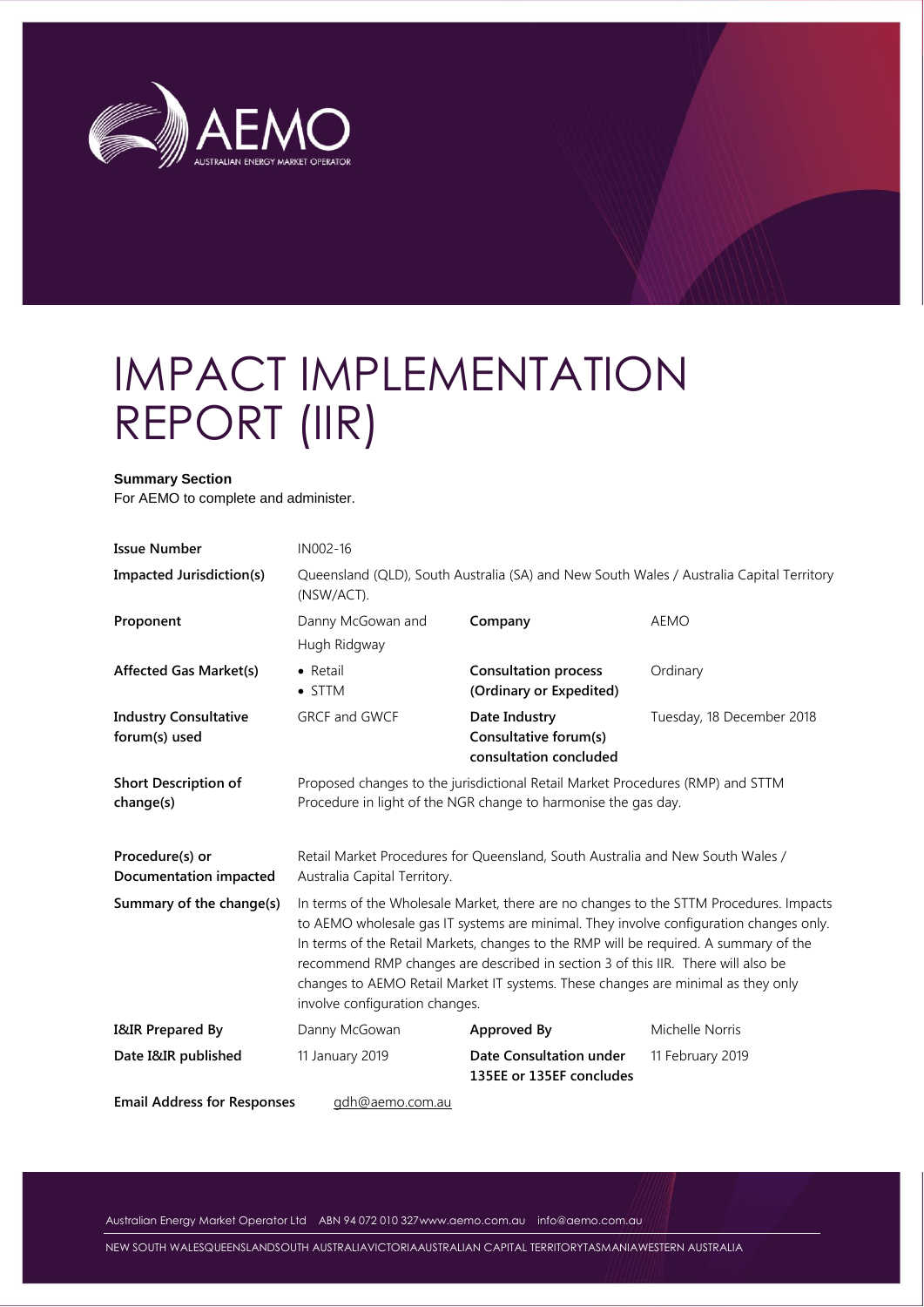

# **IMPACT & IMPLEMENTATION REPORT – DETAILED REPORT SECTION**

#### **CRITICAL EXAMINATION OF PROPOSAL**

## **1. DESCRIPTION OF CHANGE(S) AND REASONS FOR CHANGE(S)**

In early 2017 the AEMC published a rule determination to harmonise the start time of the gas day used in the short-term trading market hubs and the gas supply hub trading locations with the gas day start time used in the Victorian declared wholesale gas market. Under the rule, the gas day in each market at each location will commence at 6.00 am Australian Eastern Standard Time (AEST). This change will also result in standardising the next gas day nomination cut-over time which will be 3pm AEST.

In late 2017 the COAG Energy Council considered a range of reform recommendations put forward by Gas Market Reform Group's (GMRG) which include harmonising the start time of the gas day. Click here to view the GMRG final recommendation paper. At the November 2017 COAG Energy Council meeting, Ministers agreed with the full package of reforms put forward by GMRG which included a recommendation that harmonising the start time of the gas day changes take effect by 1 October 2019. The relevant National Gas Law (NGL) and National Gas Rule (NGR) changes were made by the SA Minister for Energy on 22 November 2018. Click [here](https://www.aemc.gov.au/regulation/energy-rules/national-gas-rules/gas-rules-made-south-australian-minister) to view these amendments.

In September of 2018, AEMO kicked-off a program of work to review the impact of harmonising the start time of the gas day initiative.

In late November, AEMO issued a Proposed Procedure Change (PPC) that detailed the changes to the RMP and invited anyone to make a submission. Section 9 details the outcome of the PPC consultation. In summary most Participants supported these changes.

A summary of the recommend RMP changes are described in section 3 of this IIR. There will also be changes to AEMO Retail Market IT systems. These changes are minimal as they only involve configuration changes.

The broad changes described in section 4 of this IIR will require transition plans to be develop. There will be a separate consultation for the procedure changes that will provide the necessary regulatory relief to facilitate the transition plans. This consultation is targeted to commence in Q1 2019.

Anyone wishing to make a submission for this second stage consultation are to use the response template provided in Attachment D. Submissions close 11 February 2019 and should be emailed to gdh@aemo.com.au.

#### **2. REFERENCE DOCUMENTATION**

- Retail Market Procedures (Queensland) (ver 16)
- Retail Market Procedures (NSW and ACT) (ver 19)
- Participant Build Pack 5 NSW/ACT Specific Build Pack (ver 4)
- Retail Market Procedures (South Australia) (ver 13)

#### **3. THE HIGH LEVEL DETAILS OF THE CHANGE(S) TO THE EXISTING PROCEDURES**

There are no changes to the STTM Procedures. Impacts to AEMO wholesale gas IT systems are minimal. They involve configuration changes only.

The following is a summary of the Retail Market changes.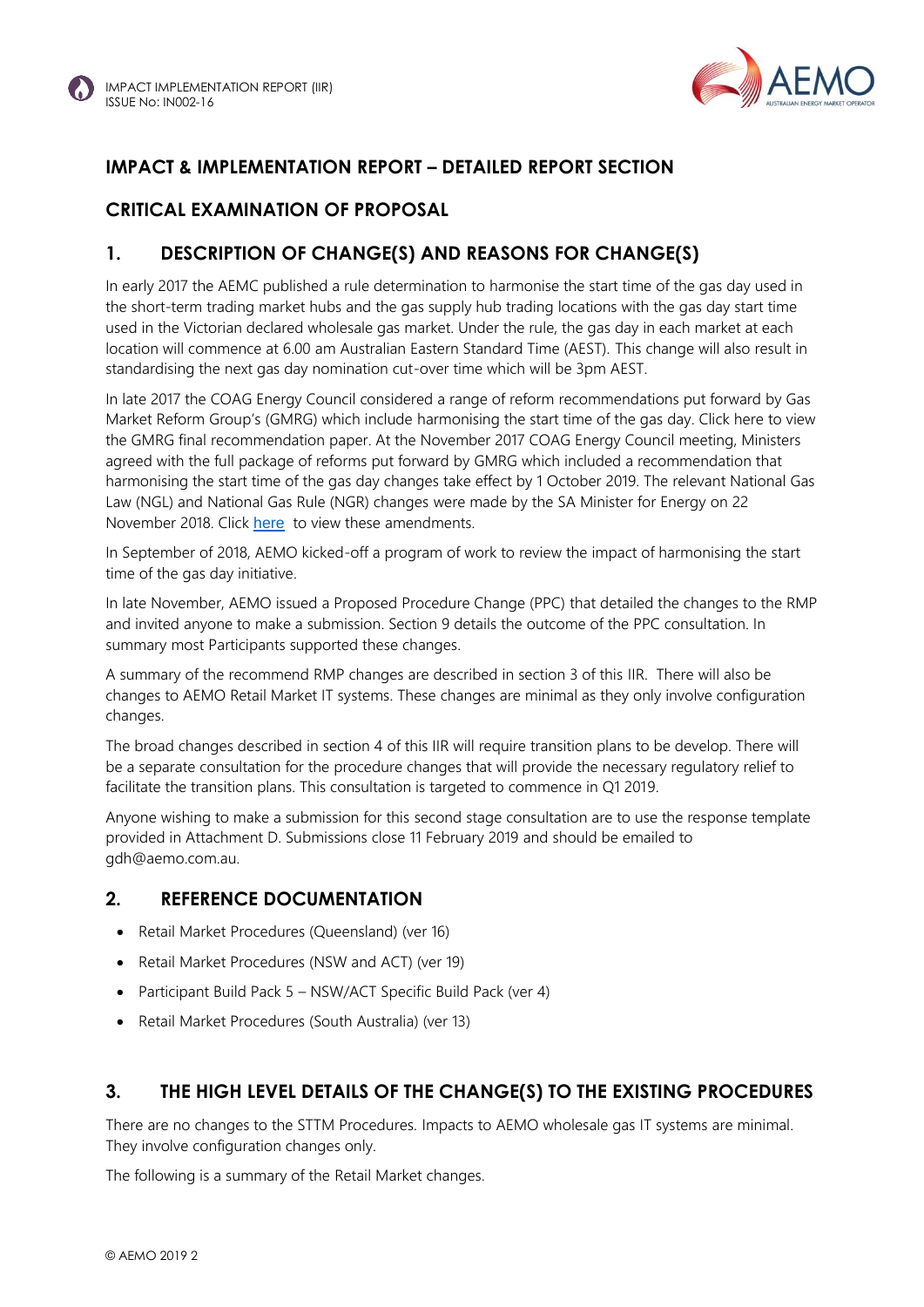



- Retail Market Procedures (Queensland)
	- $-$  Amend the gas day definition in clause 1.1.1 so that is refers to Part 26 of the NGR.
- Participant Build Pack 4 Queensland Specific Build Pack
	- No changes were identified.
- Retail Market Procedures (NSW and ACT)
	- $-$  Amend the gas day definition in clause 1.2.1 so that is refers to Part 26 of the NGR.
	- Amend the collection time described in clause 3.1.5 (Meter reading frequency) so that the Network Operator is to collect the metering data for each of the daily metered delivery points at 6.00 am;
	- $-$  Amend the 9:30am time provision in clause 3.6.6 ( c) (Provision of Energy Data to AEMO) to 9:00am.
	- Amend the 6:30am time provisions in clause 7.2 (RoLR event) so that they are changed to 6:00am;
	- Amend clause 8.11.9 (STTM Distribution System Allocation Daily Calculation) so that it refers to rule 422 of the Rules; and
	- Amend the footnote reference in clause A2.3 (EDD Calculation) so that the lag time hours take into account the 30min time difference.
- Participant Build Pack 5 NSW/ACT Specific Build Pack (ver 4)
	- Amend section 6.8.2 so that the 11:00am ERFTSTTMPipelineAllocationDataRpt report generated by AEMO will be changed so it will be generated at 10:30am. This report is available only to AEMO.
	- Amend section 6.7.4 and 6.7.5 so that the 9:30 am ERFTParticipantCLPandUAGNotification and ERFTMatchedAllocationsDataNotification reports generated by AEMO will be changed so that they will be generated at 9:00am.
- Retail Market Procedures (South Australia)
	- Amend the gas day definition in clause 1.1.1 so that is refers to Part 26 of the NGR.
	- Delete clause 6A (2) (d)
- SAWA Interface Control Document
	- No changes were identified.
- There will also be changes to AEMO Retail Market IT systems. These changes are minimal as they only involve configuration changes

#### **4. EXPLANATION REGARDING THE ORDER OF MAGNITUDE OF THE CHANGE**

AEMO's assessment in terms of the order of magnitude overall broad changes for gas day harmonisation is that this change will be material. This is because the boarder change involves Distributors and Pipeline Operators making modifications to "onsite" meter reading equipment. Remote and manual adjustments will be required depending on the type of metering on sites. Detailed transition plans will also need to be developed by participants.

The materiality of the changes to Retail Market IT system and process for AEMO and presumably, Retailers, Distributors and Pipeline Operators are less complex compared to the broader changes. AEMO is of the view these changes should be uncomplicated configurational IT changes therefore the order of magnitude in this instance is non-material.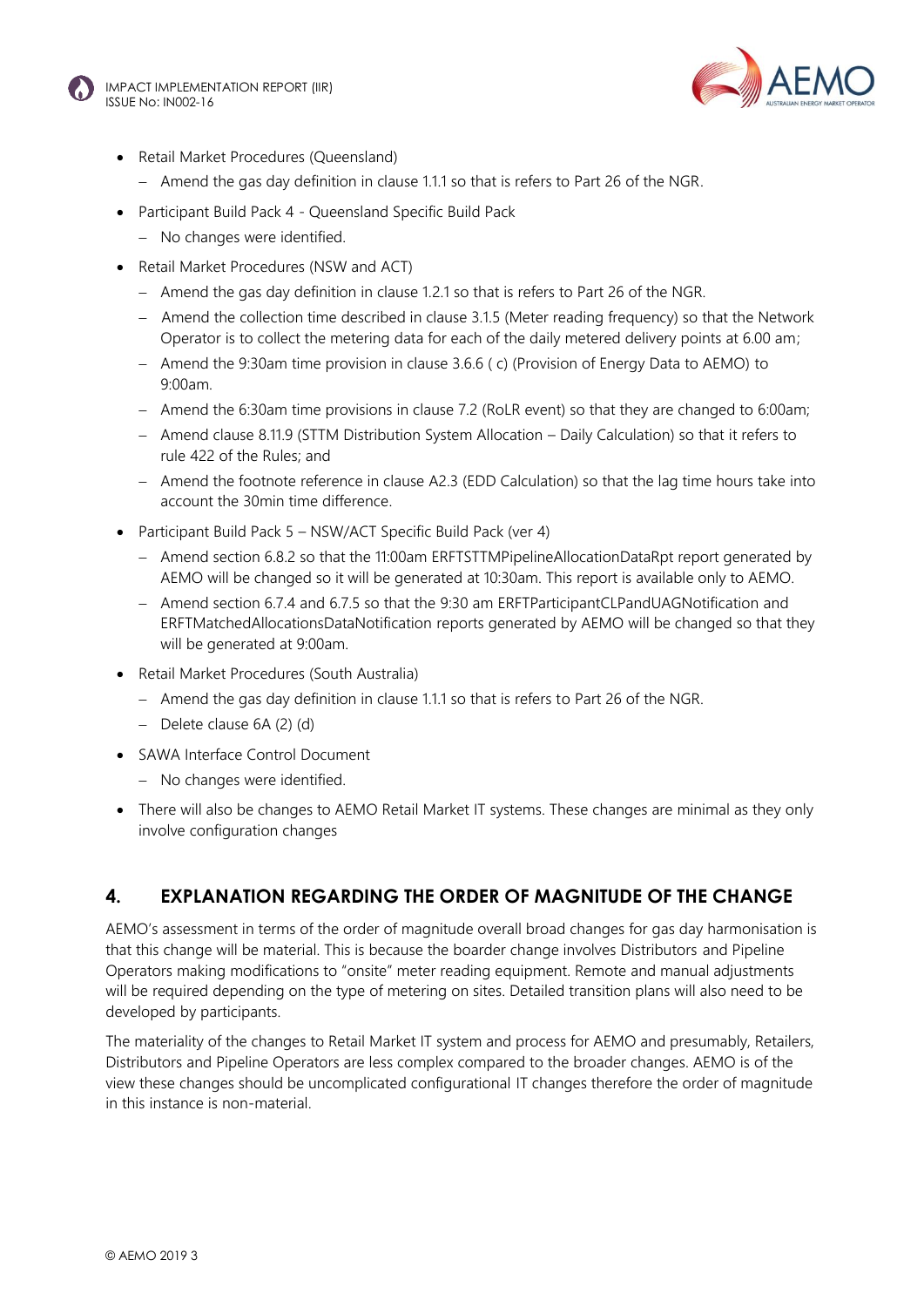

# **ASSESSMENT OF LIKELY EFFECT OF PROPOSAL**

## **5. OVERALL INDUSTRY COST / BENEFIT (TANGIBLE / INTANGIBLE / RISK) ANALYSIS AND/OR COST ESTIMATES**

Given that the proposed change is a legislative requirement a cost estimate is not warranted in this instance.

In terms of benefits, having a consistent gas day start time across all jurisdiction that operate under the NGR will enable new participants to partake in these markets more easily. The changes proposed will ensure that the three jurisdictional RMPs are aligned with the new legislative framework and, where possible, with each other. This provides consistency and harmonisation with both the new legislative framework and other jurisdictional gas markets.

#### **6. THE LIKELY IMPLEMENTATION EFFECT OF THE CHANGE(S) ON STAKEHOLDERS**

As noted under section 4 of this IIR, AEMO, Retailers, Distributors and Pipeline Operators will be impacted by these changes. When implemented, the benefits outlined in section 5 of the IIR should be realised.

#### **7. TESTING REQUIREMENTS**

AEMO, and presumably Retailers, Distributors and Pipeline Operators with need to modify their IT systems to comply with the harmonised gas day. AEMO's view is these IT system changes do not warrant a coordinated industry testing program or a bilateral testing program given the changes are only to configuration.

AEMO and Participants that make Retail Market IT system changes need to assess whether they need to recertify their systems. Click [here](http://www.aemo.com.au/-/media/Files/Gas/IT_Systems/2017/Gas-FRC-B2B-Connectivity-Testing-and-Sys-Certification-ver18-Clean.pdf) for further details about maintaining and achieving technical certification for QLD and NSW, otherwise click [here](http://www.aemo.com.au/-/media/Files/Gas/Retail_Markets_and_Metering/Market-Procedures/SA_and_WA/2017/Connectivity-Testing-and-Technical-Certification-v36-clean.pdf) for further details on SA.

## **8. AEMO'S PRELIMINARY ASSESSMENT OF THE PROPOSAL'S COMPLIANCE WITH SECTION 135EB:**

- Consistency with NGL and NGR,
	- AEMO's view is that the proposed change is consistent with the NGL and NGR. The proposed change promotes consistency across four jurisdictions.
- Regard to national gas objective. "Promote efficient investment in, and efficient operation and use of, natural gas services for the long-term interests of consumers of natural gas with respect to price, quality, safety, reliability and security of supply of natural gas."
	- It is AEMO's view that this change removes any costs associated with unnecessary differences in processes and procedures, and is in the long-term interests of consumers as it promotes clarity and consistency.
- Regard to any applicable access arrangements
	- AEMO's view is that the proposed change is not in conflict with existing Access Arrangements.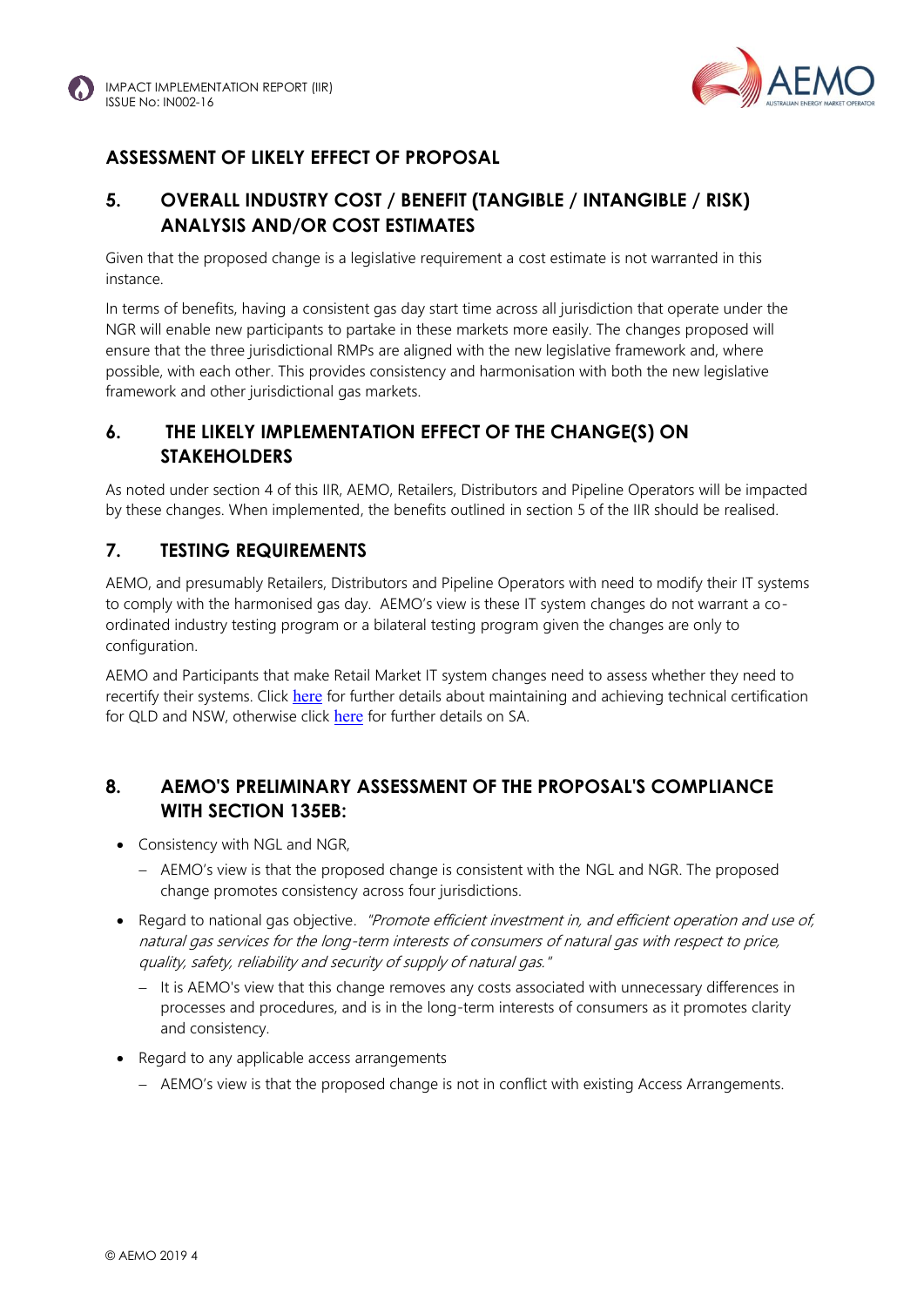



#### **9. CONSULTATION FORUM OUTCOMES**

On 21 November 2018 AEMO published on its website a PPC that proposed changes to the RMPs in light of the NGR change to harmonise the gas day. Registered participants and interested stakeholders were invited to make submissions which closed on 18 December 2018.

Submissions were received from Origin Energy, AGL, Red/Lumo and Jemena Gas Networks (JGN) and all these responses supported the implementation of this change.

APA (for AGN and Allgas) also submitted a response which flagged a concern pertaining to the change of timeframe for the Network Operator to deliver daily interval meter data to AEMO. APA's feedback proposed adding at least one hour to the overall end-to-end process. AEMO considers that a change of this nature will have further downstream changes that impact the existing timing obligation pertaining to broader STTM arrangements that operate today and formed the cornerstone of the implementation of the STTM market in 2010. AEMO therefore considers that APA's proposal is beyond the scope of this project. AEMO nor any other Participants have raised this concern. A change of this nature would also require a change to clause 422 of the National Gas Rule (NGR).

Red/Lumo, JGN and AEMO also proposed additional changes and a summary on of these changes and AEMO's response to each proposal is contained in Attachment E.

#### **RECOMMENDATION(S)**

#### **10. SHOULD THE PROPOSED PROCEDURES BE MADE, (WITH OR WITHOUT AMENDMENTS)?**

AEMO recommends that the changes be made as proposed in Attachment A to C.

#### **11. IF APPLICABLE, A PROPOSED EFFECTIVE DATE FOR THE PROPOSED CHANGE(S) TO TAKE EFFECT AND JUSTIFICATION FOR THAT TIMELINE.**

Subject to all necessary approval's AEMO is targeting to implement this initiative 6:00am AEST on 1 October 2019.

To achieve this timeline, AEMO proposes the following key milestones:

- Issue IIR on 11 January 2019.
- Submission on IIR close 11 February 2019.
- AEMO decision on 1 March 2019.
- Effective date 1 October 2019 (6:00am AEST).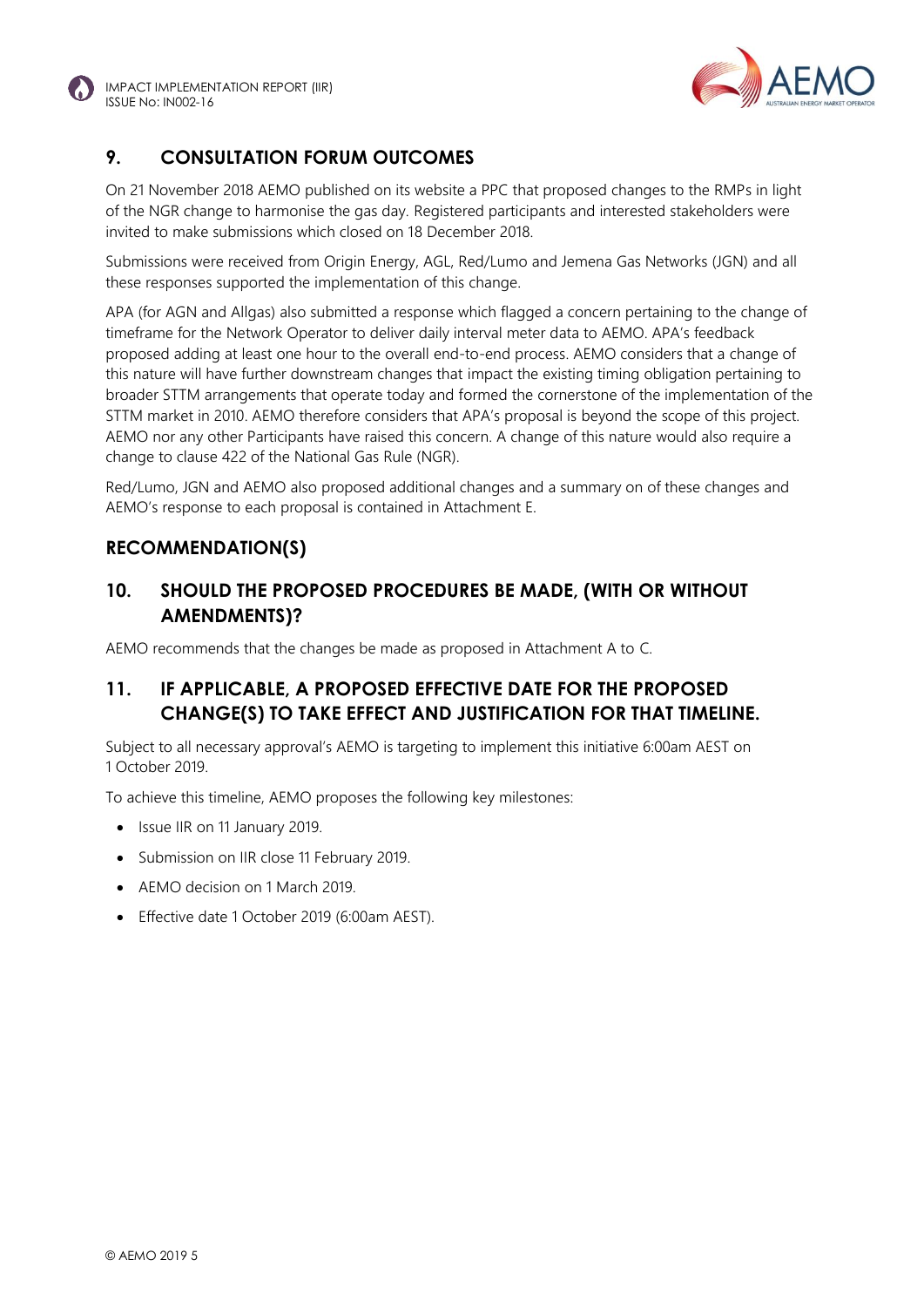



# **ATTACHMENT A – DOCUMENTATION CHANGES (SEE SECTION 3)**

Blue represents additions Red and strikeout represents deletions - Marked up changes

- Retail Market Procedures (Queensland)
	- The draft version of the Retail Market Procedures showing tracked changes between the current version and the proposed changes is attached separately to this document.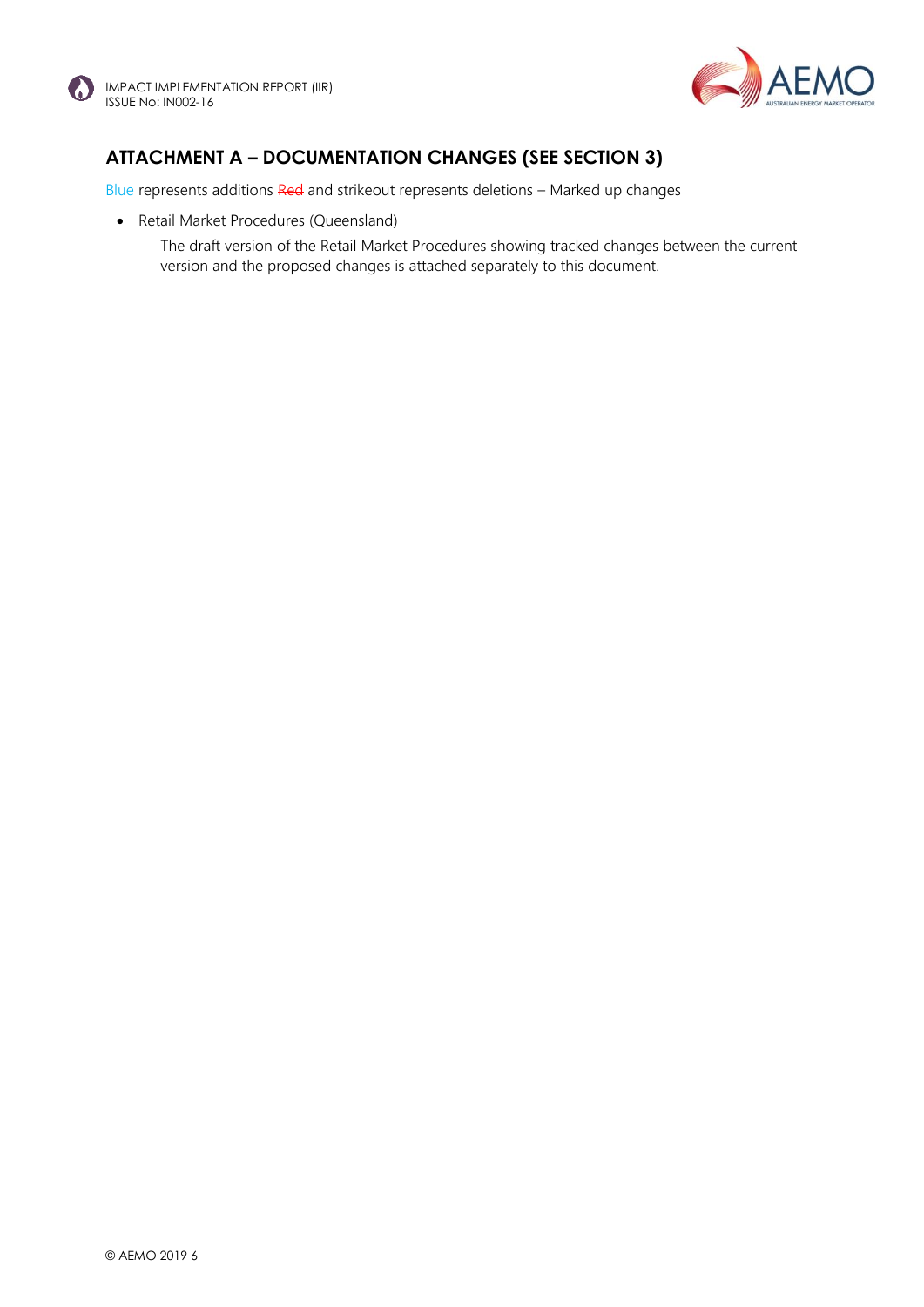



# **ATTACHMENT B – DOCUMENTATION CHANGES (SEE SECTION 3)**

Blue represents additions Red and strikeout represents deletions – Marked up changes

- Retail Market Procedures (NSW and ACT)
	- The draft version of the Retail Market Procedures showing tracked changes between the current version and the proposed changes is attached separately to this document.
- Participant Build Pack 5 NSW/ACT Specific Build Pack
	- The draft version of Participant Build Pack 5 showing tracked changes between the current version and the proposed changes is attached separately to this document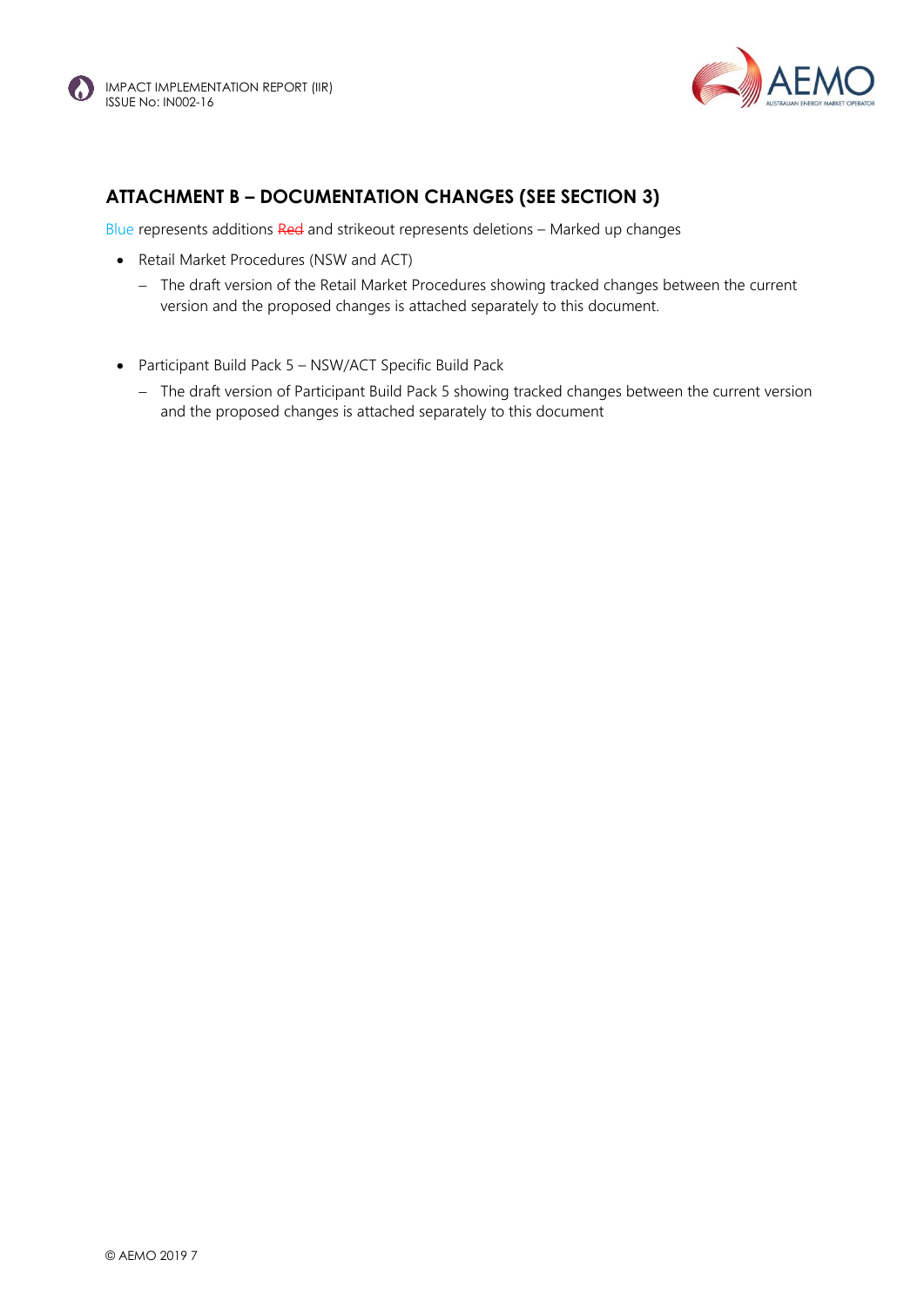



# **ATTACHMENT C – DOCUMENTATION CHANGES (SEE SECTION 3)**

Blue represents additions Red and strikeout represents deletions - Marked up changes

- Retail Market Procedures (South Australia)
	- The draft version of the Retail Market Procedures showing tracked changes between the current version and the proposed changes is attached separately to this document.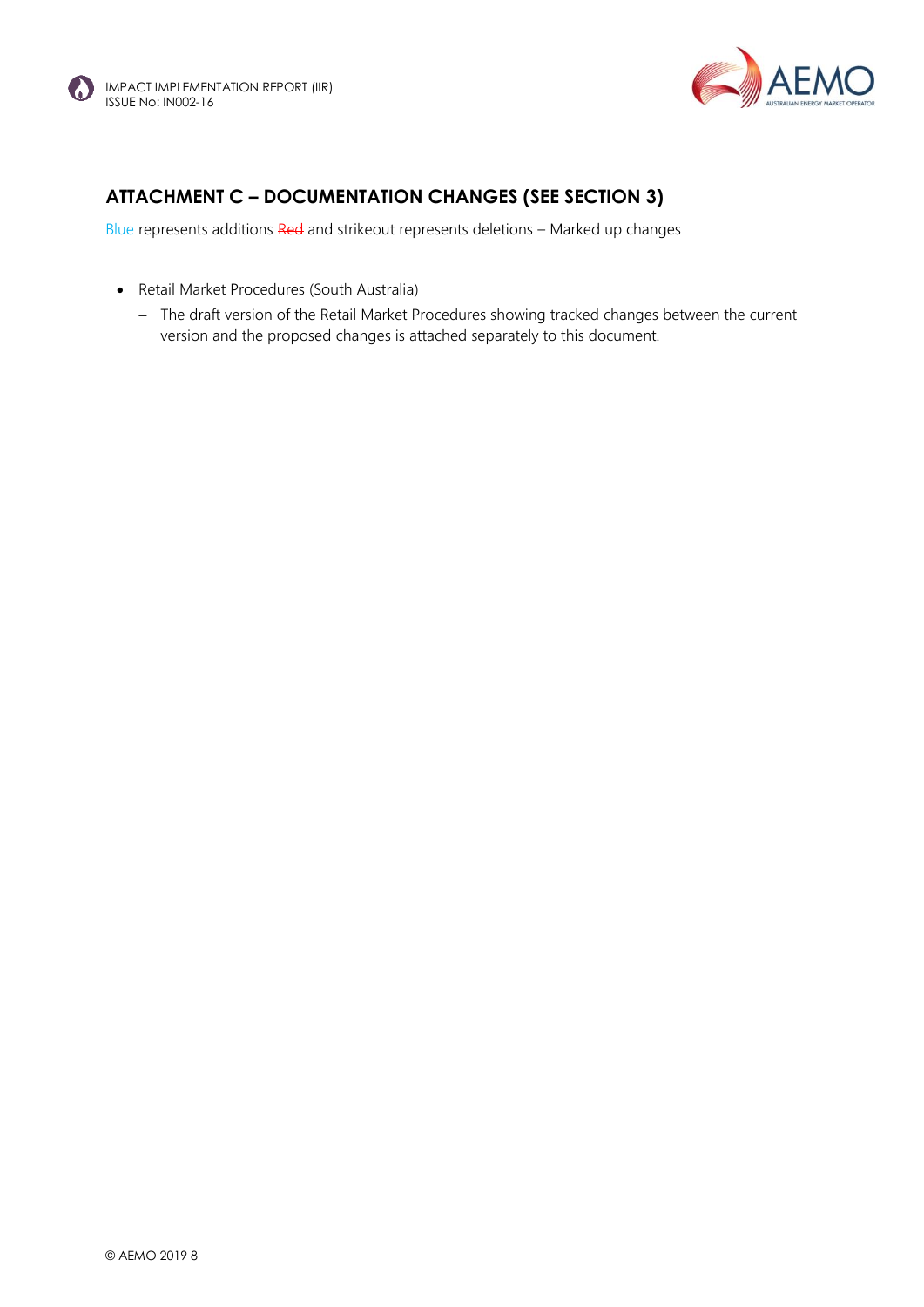



#### **ATTACHMENT D – IIR RESPONSE TEMPLATE**

The IIR response template has been attached separately to this document.

There are two sections within the template. Section 1 seeks feedback on the on the IIR itself. Section 2 seeks feedback on each of the changes to each of the procedures.

Anyone wishing to make a submission for this second and final stage consultation are to use this response template. Submissions close 11 February 2019 and should be emailed to gdh@aemo.com.au.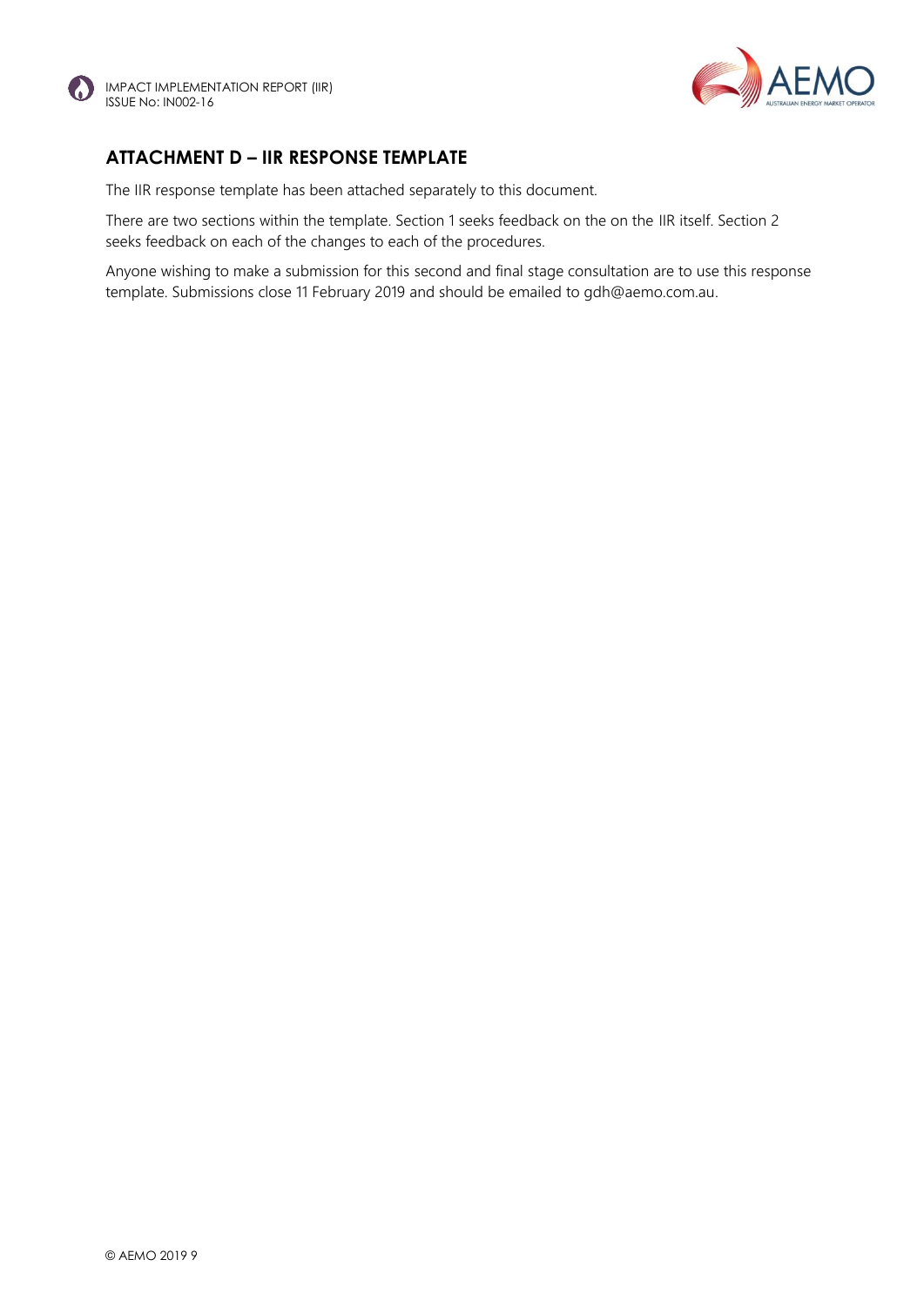



# **ATTACHMENT E – SUBMISSIONS RECEIVED FOR CHANGE IN002-16**

# Consolidated feedback for IN002/16 (Gas Day harmonisation)

# Section 1 - General Comments on the Proposed Procedure Change

Sections 1 to 10 of the PPC sets out details of the proposal. Does your organisation supports AEMO' s assessment of the proposal? If no, please specify areas in which your organisation disputes AEMO's assessment (include PPC section reference number) of the proposal and include information that supports your organisation rational why you do not support AEMO's assessment.

| Ref# | Participant    | Response received                                             | <b>AEMO</b> response                                             |
|------|----------------|---------------------------------------------------------------|------------------------------------------------------------------|
|      | Red/Lumo       | Red and Lumo Energy (Red and Lumo) support AEMO's             | AEMO acknowledges Red/Lumo support of the proposed               |
|      |                | assessment of the proposal outlined in the Proposed           | changes.                                                         |
|      |                | Procedure Change (PPC) consultation documents.                |                                                                  |
|      |                | Red and Lumo, however, have provided some additional          |                                                                  |
|      |                | comments and feedback to the proposed changes and             |                                                                  |
|      |                | where applicable have provided suggested amendments.          |                                                                  |
|      | AGL            | AGL supports AEMOs assessment of the procedure                | AEMO acknowledges AGL's support of the proposed changes.         |
|      |                | changes necessary for the gas day harmonisation.              |                                                                  |
|      |                |                                                               |                                                                  |
|      |                |                                                               |                                                                  |
|      | Origin         | Origin Energy have reviewed the changes proposed as part      | AEMO acknowledges Origin Energy's support of the proposed        |
|      | Energy         | of this consultation and support the changes                  | changes.                                                         |
|      | APA for        | The impact of these changes on the timeframes for the         | AEMO notes APA's concern about the timeframes for the            |
|      | <b>AGN</b> and | Network Operator to deliver daily interval meter data to      | Network Operator to deliver daily interval meter data, but       |
|      | Allgas         | AEMO is of particular concern for APA as it operates          | AEMO does not support APA's proposal to alter the deliver        |
|      |                | distribution networks in each of these jurisdictions (SA, Qld | interval meter data change from 3.5 to 4.5 hours. A change of    |
|      |                | and NSW) and processes and reports this data using a          | this nature will have further downstream impacts that effect the |
|      |                | single national systems platform.                             | existing timing obligation pertaining to broader STTM            |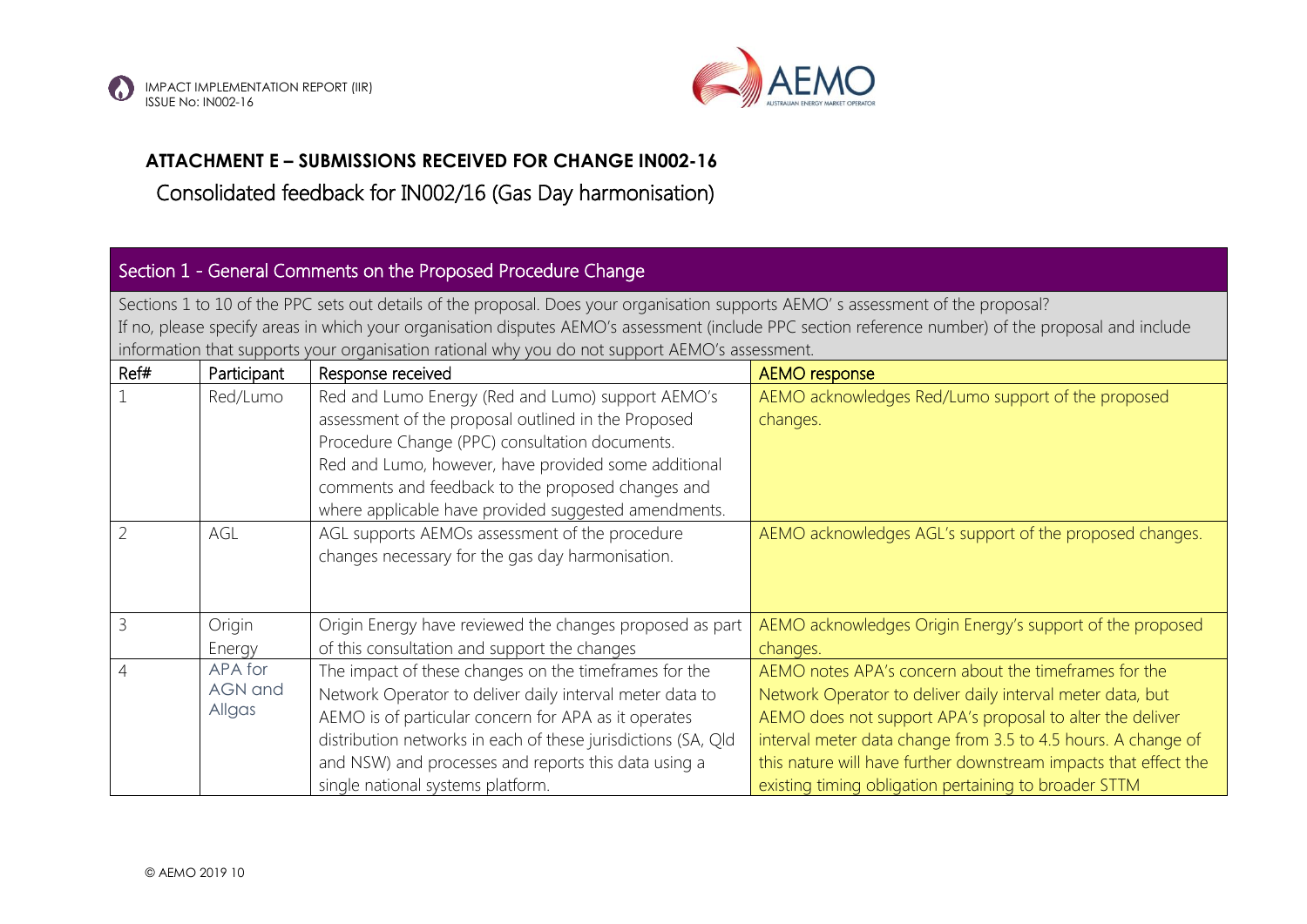



Whilst the RMP changes are essentially limited to linking the definition of 'gas day' to the definition in Part 26 of the National Gas Rules (6:00am EST), because the interval meter data delivery timeframes in the RMPs are all stated in terms of hours after the end of the gas day (+ 3.5 hours), and these timeframes are not proposed to change, this will have the effect of bringing forward the delivery deadline by 30 minutes in SA and NSW, and by 2 hours in Qld following harmonisation. This will significantly impact upon the processing capacity of our interval meter data capture and reporting systems. Currently we are able to stage the daily processing for each jurisdiction throughout the morning, but following harmonisation the deadlines for reporting to AEMO in each jurisdiction will all be simultaneous. This could lead to an increase in the number of estimates and resends of reports. Therefore APA suggests that the RMP delivery timeframes for Network Operators to deliver interval meter data to  $AFMO$  be increased to 4.5 hours. The RMP clauses effected are listed below. This will enable more opportunity to spread the data processing load and minimise the risk of system congestion causing reporting failures and the missing of deadlines. We note also that the STTM Procedures currently already link all of the required AEMO processing timeframes for the wholesale STTMs to time elapsed (+4.5 hours) from the end of the gas day as defined in the NGR. This includes

the calculation by AEMO of distribution system allocations

arrangements that operate today and formed the cornerstone of the implementation of the STTM market in 2010. These changes are therefore considered beyond the scope of this project.

AEMO nor any other Participants have raised this as a concern. A change of this nature will also require a change to clause 422 of the National Gas Rule (NGR).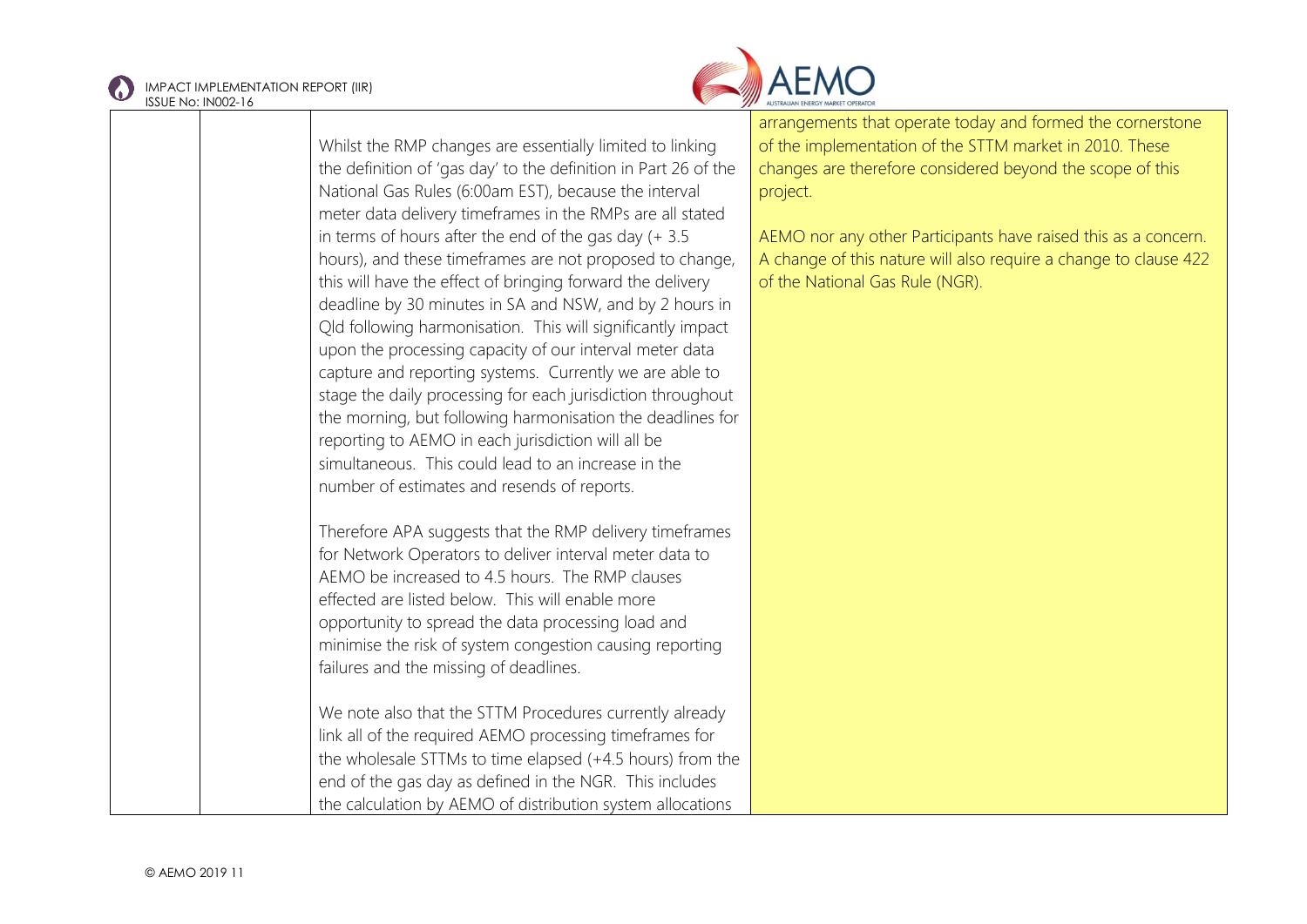



|   |                               | which depends on the timely delivery by the Network<br>Operator of interval meter data within 3.5 hours. Following<br>harmonisation, this will mean that each of the STTMs run at<br>the same time across all hubs.<br>Therefore we suggest that the AEMO processing<br>timeframes within the STTM Procedures are also increased<br>by 1 hour to 5.5 hours. This will still be consistent with the<br>overall intent of the original reform package, where all daily<br>trading would occur simultaneously.                                                                                                                                                                                                                                                                                                                                                                                                                 |                                                                                                                                                                                                     |
|---|-------------------------------|-----------------------------------------------------------------------------------------------------------------------------------------------------------------------------------------------------------------------------------------------------------------------------------------------------------------------------------------------------------------------------------------------------------------------------------------------------------------------------------------------------------------------------------------------------------------------------------------------------------------------------------------------------------------------------------------------------------------------------------------------------------------------------------------------------------------------------------------------------------------------------------------------------------------------------|-----------------------------------------------------------------------------------------------------------------------------------------------------------------------------------------------------|
| 5 | Jemena Gas<br><b>Networks</b> | Yes, Jemena recognises that the standard gas day will<br>become 6:00am Australian Eastern Standard<br>Time. Jemena supports AEMO's proposal of no changes<br>to meter data delivery timeframes as this will enable<br>Jemena to meet the new standard gas day requirements<br>with minimal changes to Jemena's processes and IT<br>infrastructure. This will enable Jemena to maintain BAU<br>interval meter and market data delivery for each gas day.<br>Jemena also supports the change in generation time of the<br>RFTSTTMPipelineAllocationDataRpt report from 11:00 to<br>10:30.<br>Jemena would like to note that there will be a transition<br>plan developed to transfer a number of older meters,<br>which will be requiring a manual update over a period of<br>time. Jemena is to work through the implications of the<br>manual processes required and will include it as part of its<br>implementation plan. | AEMO acknowledges JGN support of the proposed changes.<br>AEMO also notes JGNs comment about including details in<br>JGN's implementation plan about the manual updating of the<br>interval meters. |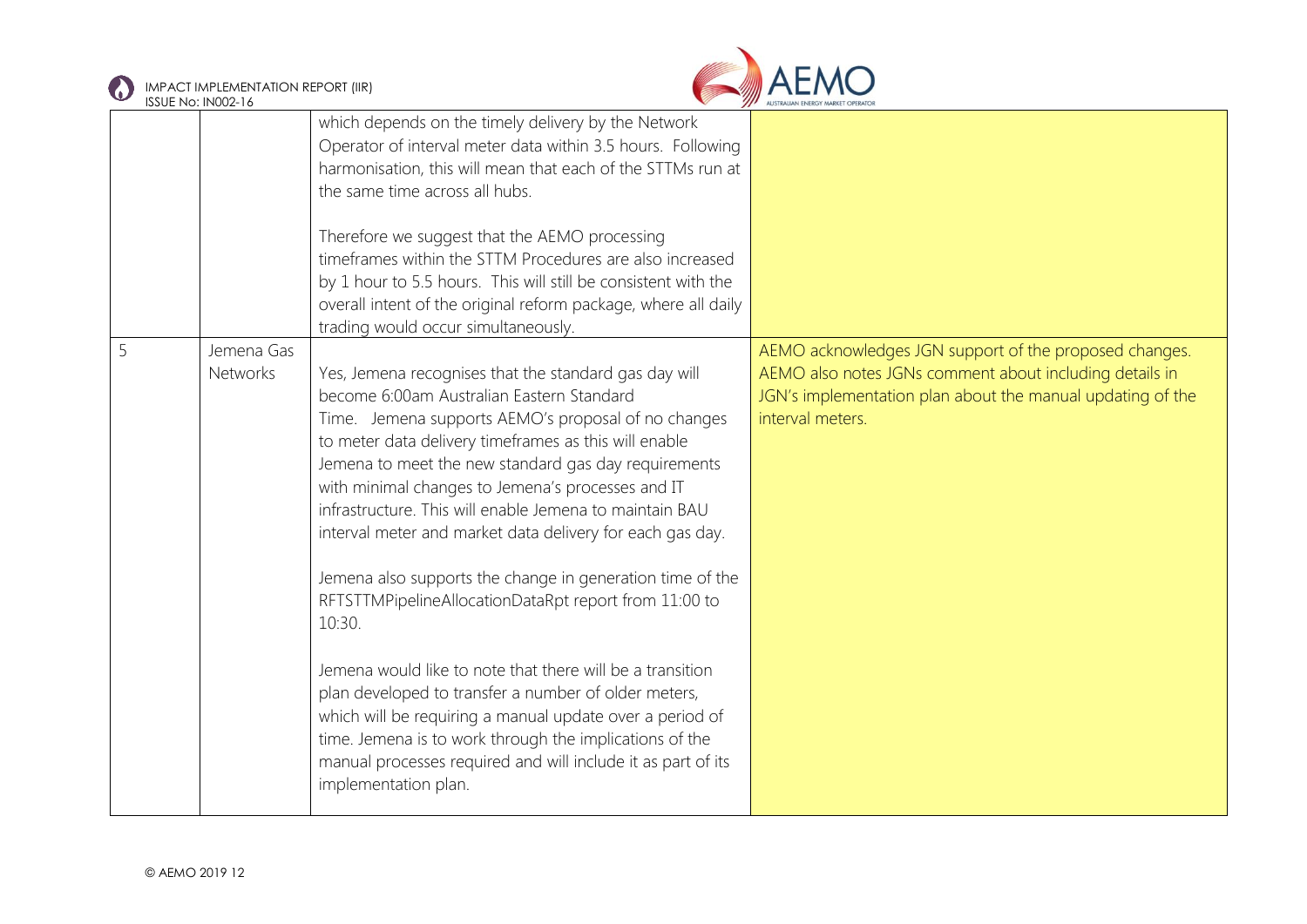



Specific comments below.

|                | Section 2 - Feedback on the documentation changes described in Attachment A to C of the PPC |             |                                                                                                                                                                                            |                                                                                                                                    |                                                                                                                                                                                                                                                    |
|----------------|---------------------------------------------------------------------------------------------|-------------|--------------------------------------------------------------------------------------------------------------------------------------------------------------------------------------------|------------------------------------------------------------------------------------------------------------------------------------|----------------------------------------------------------------------------------------------------------------------------------------------------------------------------------------------------------------------------------------------------|
|                | Ref 1 - Retail Market Procedures (Queensland)                                               |             |                                                                                                                                                                                            |                                                                                                                                    |                                                                                                                                                                                                                                                    |
| #              | Participant                                                                                 | Clause $#$  | Issue / Comment                                                                                                                                                                            | Proposed text<br>Red strikeout means delete and<br>blue underline means insert                                                     | <b>AEMO Response</b>                                                                                                                                                                                                                               |
| 6              | Red/Lumo                                                                                    | 1.1         | The reference to the<br>National Gas Rules (the<br>Rules) is incorrect. Red and<br>Lumo have provided the<br>correct reference of the<br>Rules to be used in the<br>definition of gas day. | a period of 24 consecutive hours starting<br>at the same time as a standard gas day as<br>defined in Part 2620 of the Rules.       | AEMO does not support the<br>proposed change to reference<br>Part 20 of the Rules. Part 26 is<br>correct.<br>The AEMC has published<br>amended rules made by the SA<br>Minister on 22 November 2018.<br>Click here to view these amended<br>rules. |
| $\overline{7}$ | AGL                                                                                         | Definitions | AGL notes the change of<br>definition for the start of<br>the Gas Day                                                                                                                      |                                                                                                                                    | AGL comment noted.                                                                                                                                                                                                                                 |
| 8              | APA for AGN and<br>Allgas                                                                   | 5.5.1(1)    |                                                                                                                                                                                            | 5.5.1 Provision of energy data to AEMO<br>Each Distributor must use its reasonable<br>endeavours to provide to AEMO in relation to | AEMO does not support. See<br>AEMO response for item #4.                                                                                                                                                                                           |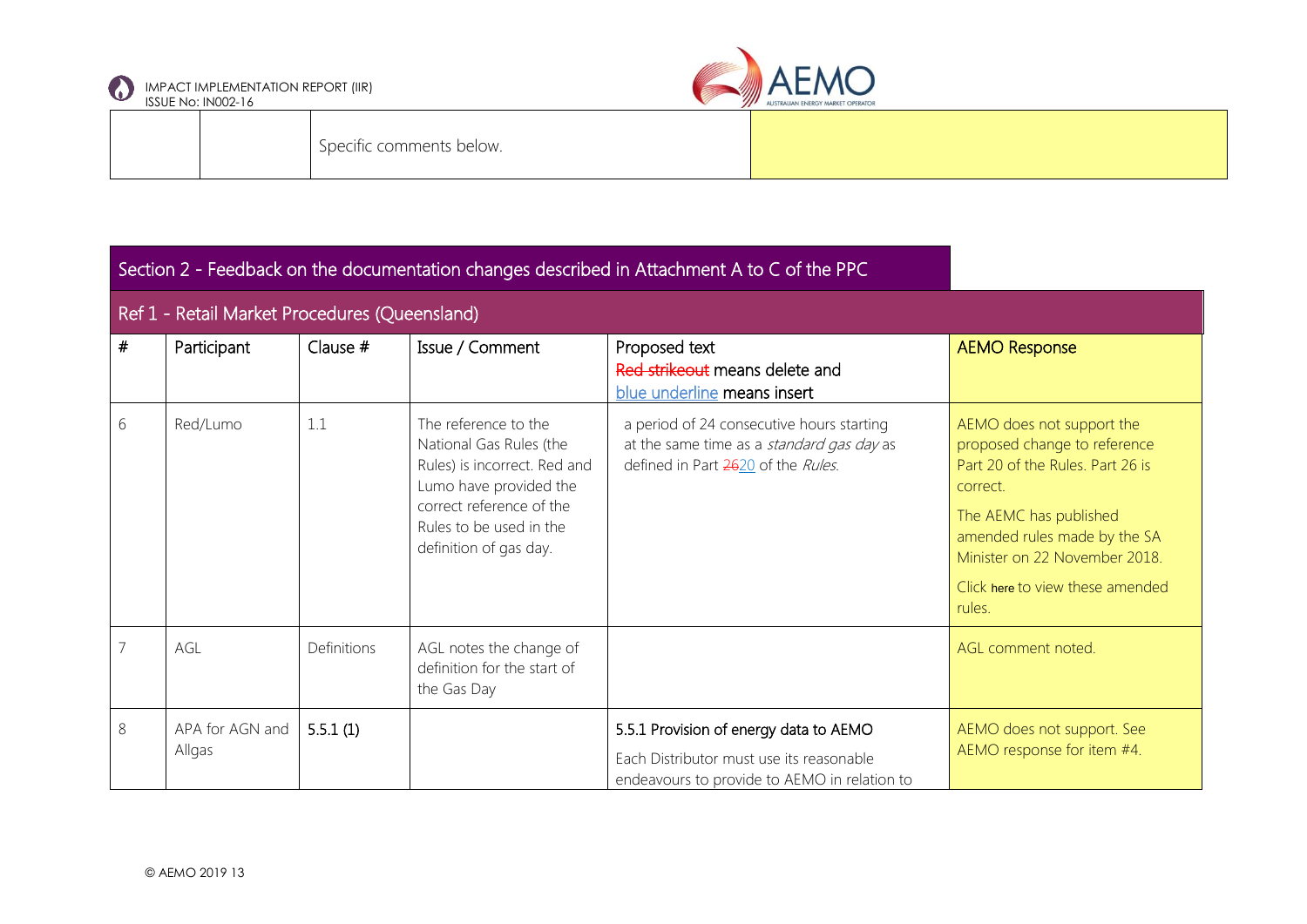



|   | <b>IJJUL INU. IINUUZ-TU</b> |        |                                                                                                                                                                                                                                                    |                                                          |
|---|-----------------------------|--------|----------------------------------------------------------------------------------------------------------------------------------------------------------------------------------------------------------------------------------------------------|----------------------------------------------------------|
|   |                             |        | each interval meter required by AEMO for any<br>purpose contemplated by these Procedures:                                                                                                                                                          |                                                          |
|   |                             |        | (a) the MIRN for the distribution supply point or<br>the custody transfer meter;                                                                                                                                                                   |                                                          |
|   |                             |        | (b) the consumed energy;                                                                                                                                                                                                                           |                                                          |
|   |                             |        | (c) the gas day to which the consumed energy<br>pertains;                                                                                                                                                                                          |                                                          |
|   |                             |        | (d) the extract type;                                                                                                                                                                                                                              |                                                          |
|   |                             |        | (e) a unique identifier for that extract; and                                                                                                                                                                                                      |                                                          |
|   |                             |        | (f) information as to whether the readings used to<br>calculate the flow are actual meter readings,<br>estimated meter readings or substituted meter<br>readings,                                                                                  |                                                          |
|   |                             |        | by no later than:                                                                                                                                                                                                                                  |                                                          |
|   |                             |        | $(1)$ 3.5 4.5 hours after the beginning of the first<br>gas day after the gas day to which the consumed<br>energy pertains, as a daily extract; and                                                                                                |                                                          |
| 9 | APA for AGN and<br>Allgas   | 6.10.2 | 6.10.2 Determination of STTM distribution system<br>allocations                                                                                                                                                                                    | AEMO does not support. See<br>AEMO response for item #4. |
|   |                             |        | (a) By no later than $4.55.5$ hours after the<br>beginning of each gas day, AEMO must<br>determine the STTM distribution system<br>allocations for each User for each STTM<br>withdrawal zone and distribution region for the<br>previous gas day. |                                                          |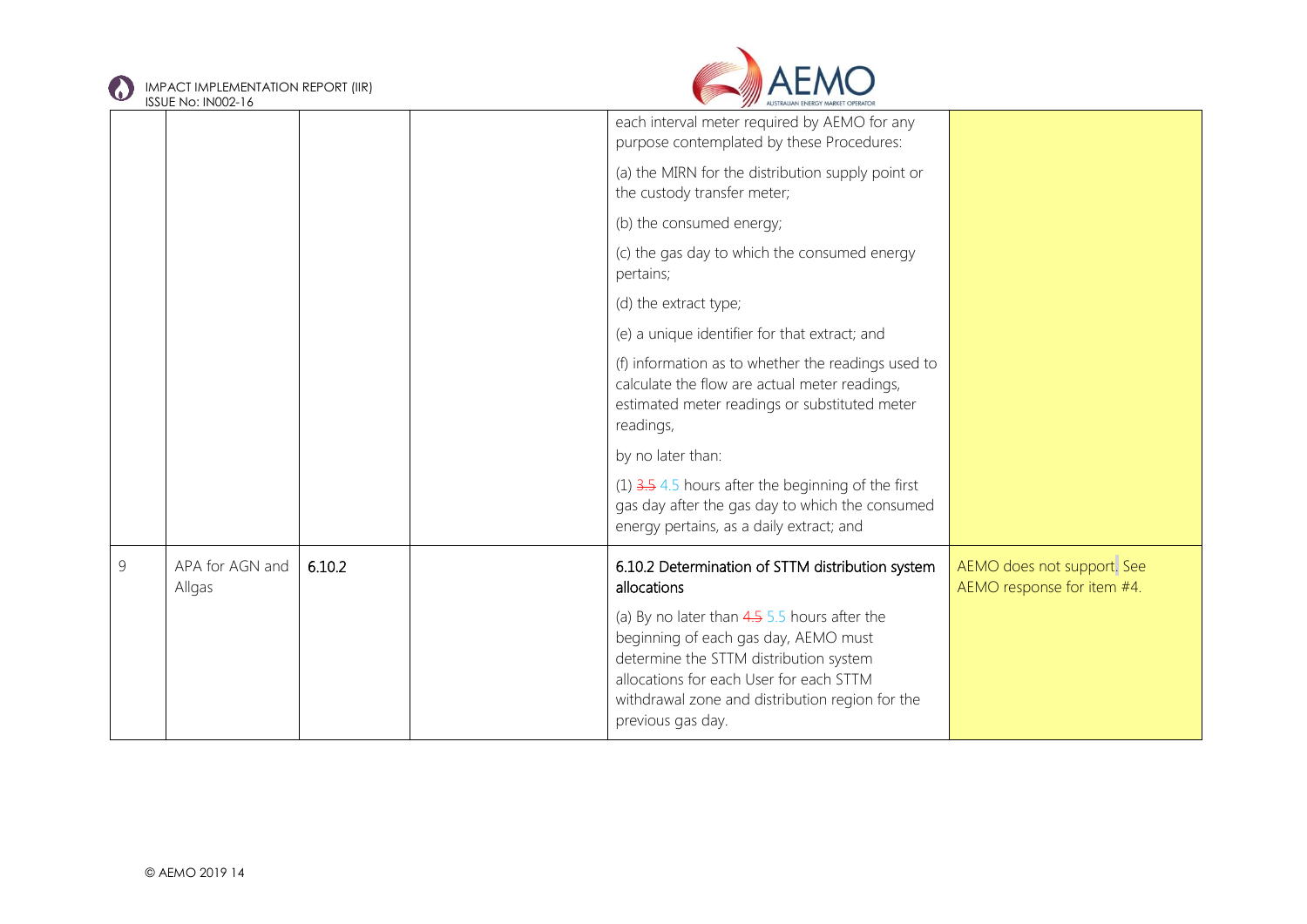



| Ref 2 - Participant Build Pack 4 - Queensland Specific Build Pack |             |             |                                                                       |                                                                                |                                |  |
|-------------------------------------------------------------------|-------------|-------------|-----------------------------------------------------------------------|--------------------------------------------------------------------------------|--------------------------------|--|
| #                                                                 | Participant | Clause $#$  | Issue / Comment                                                       | Proposed text<br>Red strikeout means delete and<br>blue underline means insert | <b>AEMO Response</b>           |  |
| 10                                                                | AGL         | Definitions | AGL notes the change of<br>definition for the start of<br>the Gas Day |                                                                                | See AEMO response for item #7. |  |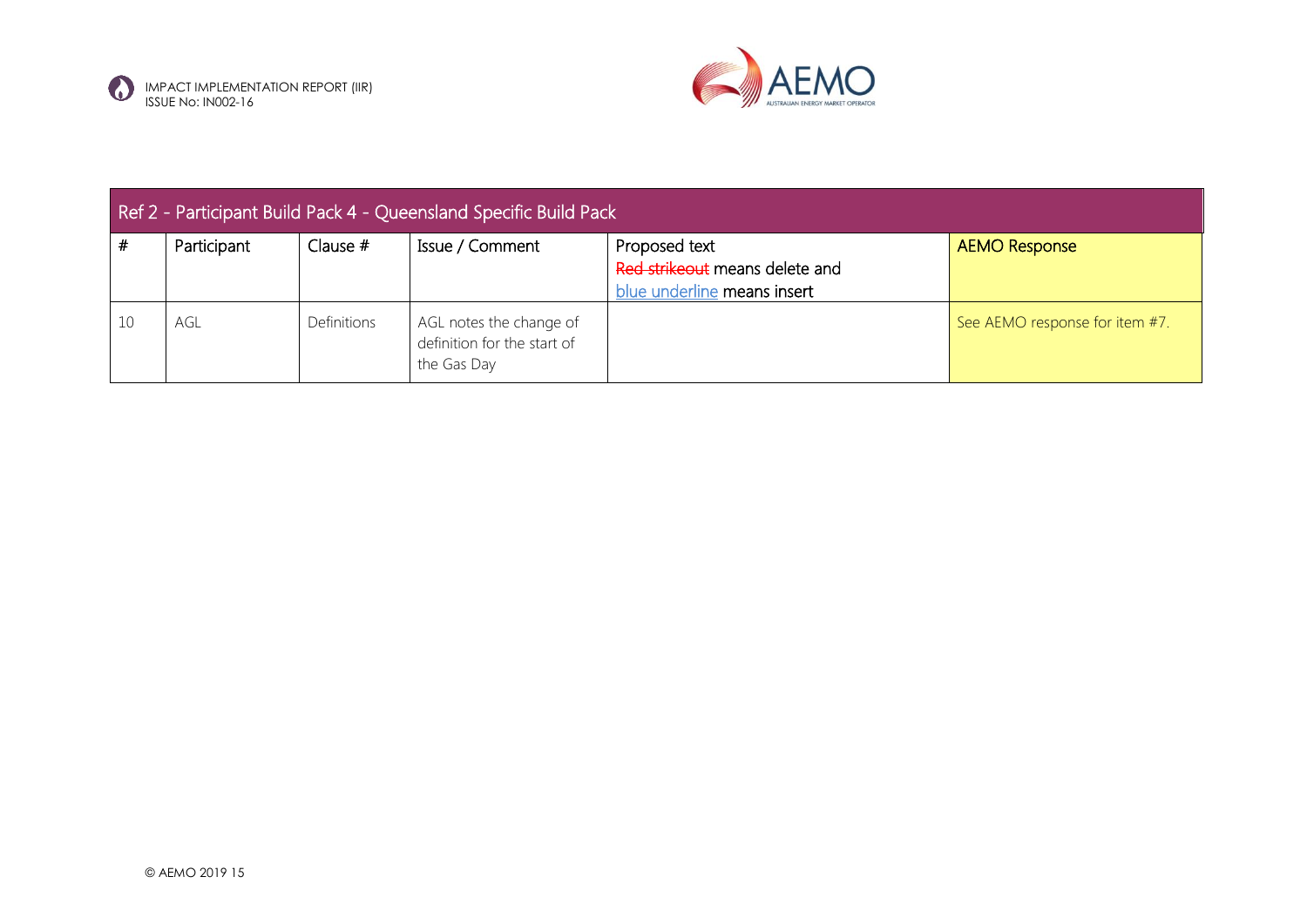



|      | Ref 3 - Retail Market Procedures (NSW and ACT) |             |                                                                                                                                                                                                                                                                                  |                                                                                                                                                                                                                                                                                                                                                                                  |                                                          |  |  |
|------|------------------------------------------------|-------------|----------------------------------------------------------------------------------------------------------------------------------------------------------------------------------------------------------------------------------------------------------------------------------|----------------------------------------------------------------------------------------------------------------------------------------------------------------------------------------------------------------------------------------------------------------------------------------------------------------------------------------------------------------------------------|----------------------------------------------------------|--|--|
| $\#$ | Participant                                    | Clause #    | Issue / Comment                                                                                                                                                                                                                                                                  | Proposed text<br>Red strikeout means delete and<br>blue underline means insert                                                                                                                                                                                                                                                                                                   | <b>AEMO Response</b>                                     |  |  |
| 11   | Red/Lumo                                       | 1.2         | The reference to the<br>Rules is incorrect. Red<br>and Lumo have<br>provided the correct<br>reference of the Rules<br>to be used in the<br>definition of gas day.                                                                                                                | a period of 24 consecutive hours starting at the same time as a<br>standard gas day as defined in Part 2620 of the Rules.                                                                                                                                                                                                                                                        | AEMO does not support. See<br>AEMO response for item #6. |  |  |
| 12   | AGL                                            | Definitions | AGL notes the change<br>of definition for the<br>start of the Gas Day                                                                                                                                                                                                            |                                                                                                                                                                                                                                                                                                                                                                                  | See AEMO response for item #7.                           |  |  |
| 13   | <b>AEMO</b>                                    | 3.6.6(c)    | Currently there is 3<br>hours between the<br>start of the gas and<br>when the data<br>mentioned in clause<br>3.6.6 (9:30am) needs<br>to be received by<br>AEMO. This 3 hour<br>existing timeline needs<br>to continue when the<br>new gas day start time<br>of 6:00am comes into | 3.6.6 Provision of Energy Data to AEMO.<br>$\cdots$<br>A Network Operator must provide the following data to<br>AEMO for each <i>delivery point</i> in its network within the<br>timeframes specified in this clause:<br>MIRN,<br>MIRN checksum;<br>aggregated consumed energy data;<br>whether the <i>delivery point meter</i> is a <i>basic meter</i> or an<br>interval meter, | AEMO supports this change.                               |  |  |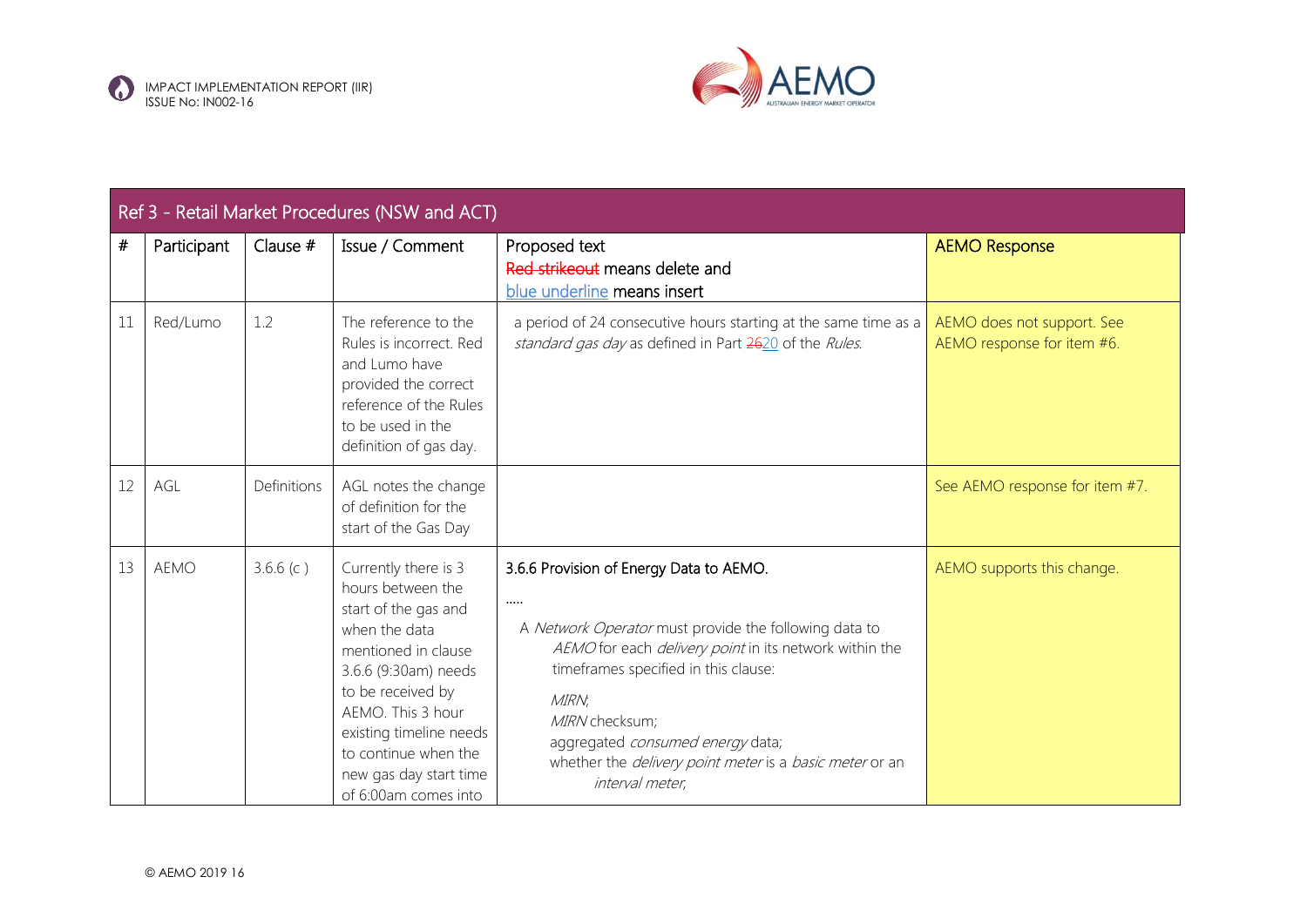

IMPACT IMPLEMENTATION REPORT (IIR)



|    | <b>ISSUE No: IN002-16</b> |        |                                                                                                                                                                                                                                                                                                       | AUSTRALIAN ENERGY MARKET OPERATOR                                                                                                                                                                                                                                                                                                                                                                                                                                                                                                                                                                            |                                                                                                                                                                                                                                                                                                            |
|----|---------------------------|--------|-------------------------------------------------------------------------------------------------------------------------------------------------------------------------------------------------------------------------------------------------------------------------------------------------------|--------------------------------------------------------------------------------------------------------------------------------------------------------------------------------------------------------------------------------------------------------------------------------------------------------------------------------------------------------------------------------------------------------------------------------------------------------------------------------------------------------------------------------------------------------------------------------------------------------------|------------------------------------------------------------------------------------------------------------------------------------------------------------------------------------------------------------------------------------------------------------------------------------------------------------|
|    |                           |        | effect so the delivery<br>time needs to be<br>adjusted by 30mins so<br>it becomes 9:00am.                                                                                                                                                                                                             | for a non-daily metered delivery point, the meter<br>reading frequency,<br>start date of the period to which the consumed energy<br>data relates; and<br>end date of the period to which the consumed energy<br>data relates.<br>In respect of <i>daily metered delivery points</i> , the Network<br>Operator must:<br>if the <i>delivery point</i> is on an STTM network section, use<br>reasonable endeavours to provide the data<br>specified in paragraph (b) by 9:30 9:00 am on the<br>day of the <i>meter read</i> , or<br>otherwise, provide that data by 12.00 noon on the day<br>of the meter read. |                                                                                                                                                                                                                                                                                                            |
| 14 | Red/Lumo                  | 8.11.9 | Red and Lumo object<br>to the removal the<br>referenced time from<br>this clause. It is<br>unclear why this has<br>been removed.<br>While we agree with<br>AEMO's proposed<br>inclusion of reference<br>to the Rules, AEMO's<br>obligation to calculate<br>a gas day allocation<br>by 11:00 am on the | AEMO must calculate the STTM distribution system allocation<br>for the gas day, in accordance with rule 422 of the Rules by<br>11.00 am on the following <i>gas day</i> .                                                                                                                                                                                                                                                                                                                                                                                                                                    | AEMO does not support. Rule 422<br>covers the STTM distribution<br>system allocations and states that<br>the AEMO must determine the<br>allocation no later than 4.5 hours<br>after the start of each gas day.<br>Linking the procedure clause to<br>the NGR ensures that the<br>documentation is aligned. |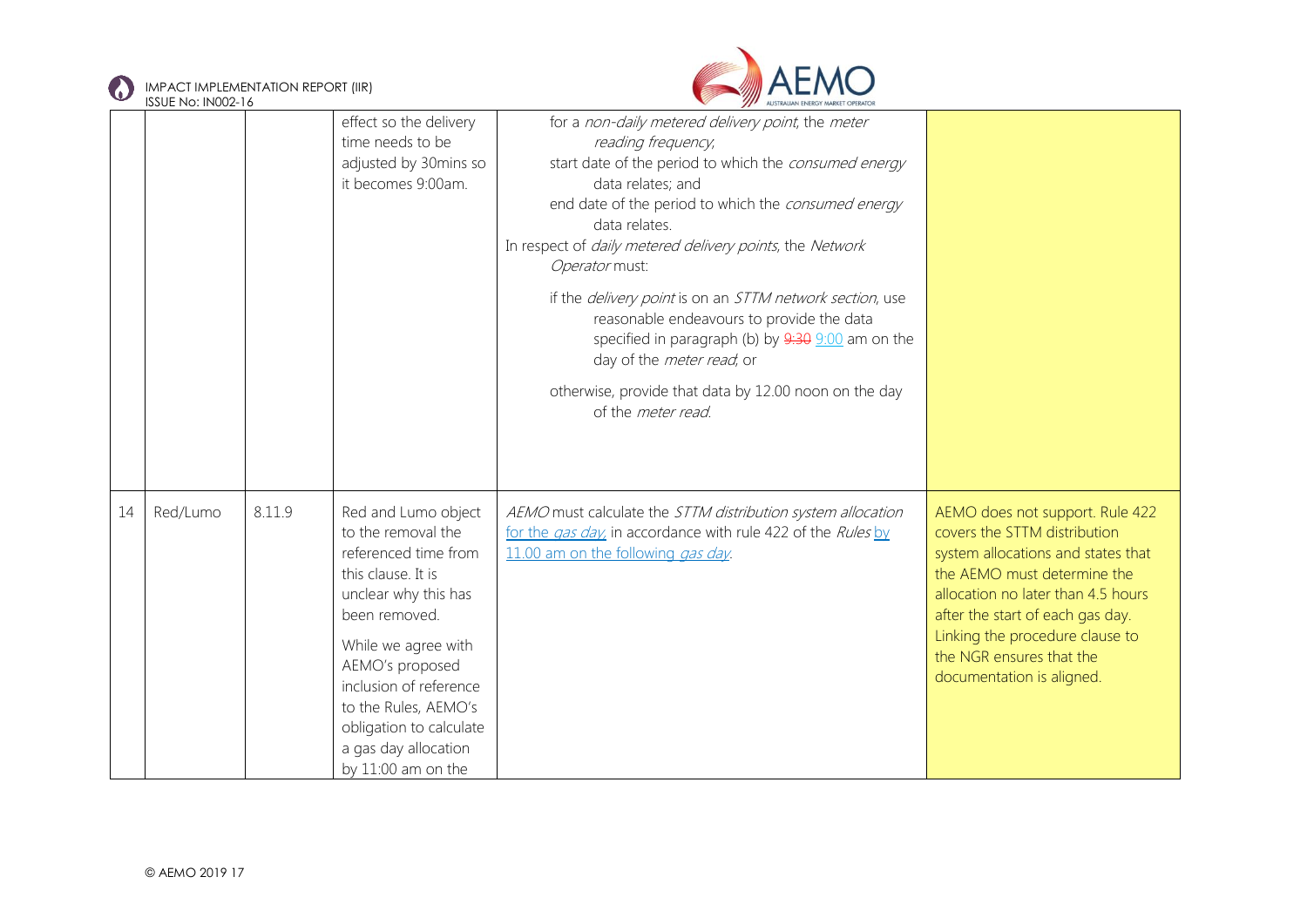

IMPACT IMPLEMENTATION REPORT (IIR)



| -- | ISSUE No: IN002-16               |      |                                                                                                                     |             |                                                                                                                     |
|----|----------------------------------|------|---------------------------------------------------------------------------------------------------------------------|-------------|---------------------------------------------------------------------------------------------------------------------|
|    |                                  |      | preceding gas day<br>should remain.                                                                                 |             |                                                                                                                     |
|    | Jemena<br>Gas<br><b>Networks</b> | A2.3 | Reference to AEST<br>should not be<br>removed as Part 26<br>$[647 (4)]$ of NGR<br>retains time<br>reference to AEST | <b>AEST</b> | AEMO supports this change.<br>Clause A2.3 (b) (ii) and (c) (ii) will<br>be amended to include reference<br>to AEST. |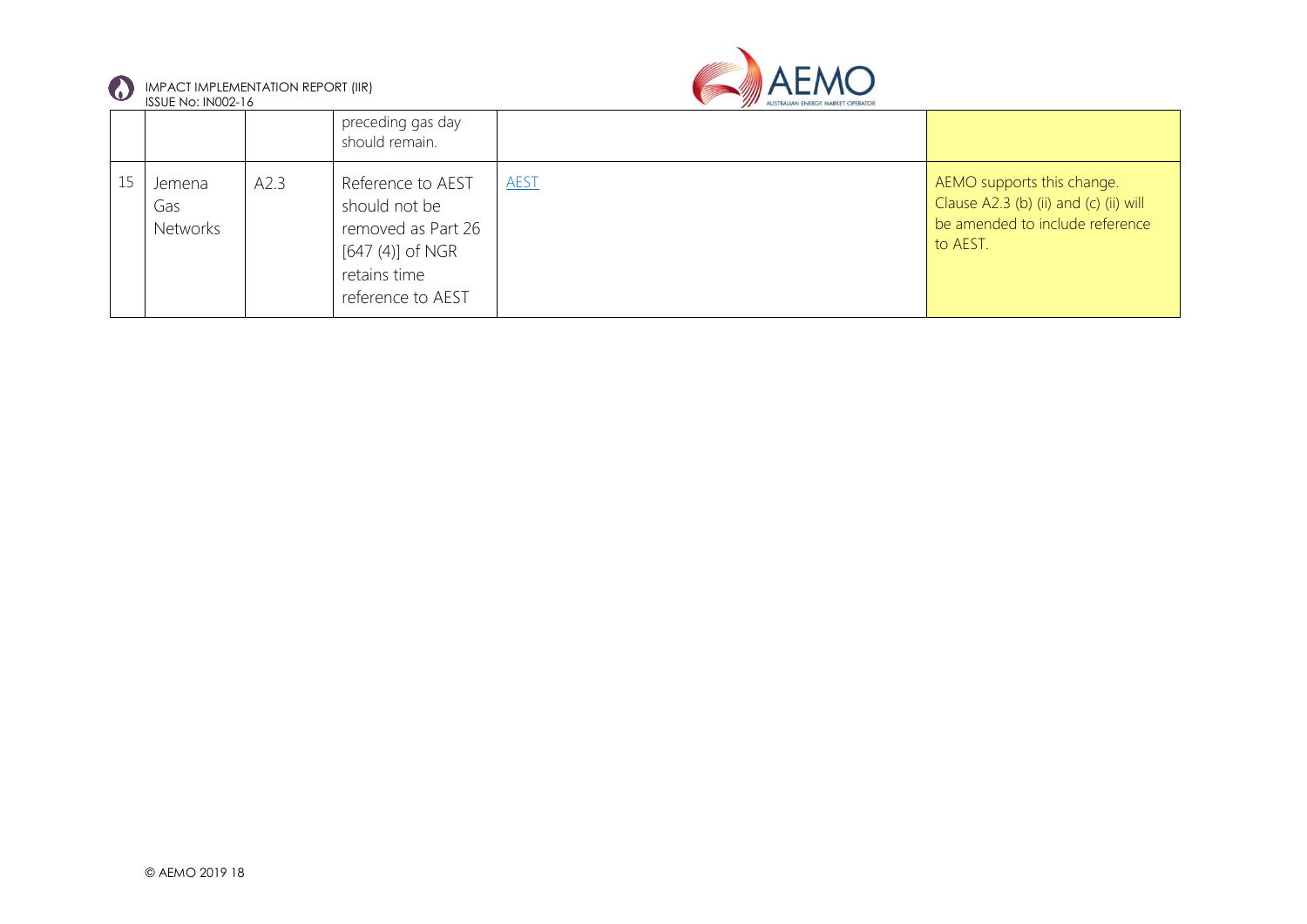



|    | Ref 4 - Participant Build Pack 5 - NSW/ACT Specific Build Pack |             |                                                                                                                                                                                                                                                                                                                                                                                                                                                                        |                                                                                                                                                                                                                                                                                                                                                    |                                                                                                                                                                                |  |  |
|----|----------------------------------------------------------------|-------------|------------------------------------------------------------------------------------------------------------------------------------------------------------------------------------------------------------------------------------------------------------------------------------------------------------------------------------------------------------------------------------------------------------------------------------------------------------------------|----------------------------------------------------------------------------------------------------------------------------------------------------------------------------------------------------------------------------------------------------------------------------------------------------------------------------------------------------|--------------------------------------------------------------------------------------------------------------------------------------------------------------------------------|--|--|
| #  | Participant                                                    | Section #   | Issue / Comment                                                                                                                                                                                                                                                                                                                                                                                                                                                        | Proposed text<br>Red strikeout means delete and<br>blue underline means insert                                                                                                                                                                                                                                                                     | <b>AEMO Response</b>                                                                                                                                                           |  |  |
| 16 | AGL                                                            | Definitions | AGL notes the change of<br>definition for the start of<br>the Gas Day                                                                                                                                                                                                                                                                                                                                                                                                  |                                                                                                                                                                                                                                                                                                                                                    | See AEMO response for item #7.                                                                                                                                                 |  |  |
| 17 | Red/Lumo                                                       | 5.1         | Red and Lumo have a<br>general comment on<br>multiple highlighted<br>sections of the NSW/ACT<br>PBP5 that are not related to<br>gas day harmonisation<br>changes.<br>It seems there is<br>highlighted text throughout<br>the document that opens<br>with quotations, Red and<br>Lumo propose to AEMO<br>that this is removed and<br>simply highlighted without<br>the quotations.<br>There is inconsistency<br>throughout the PBPs where<br>quotations are and are not | "The distributor will only provide validated meter<br>reads of any meter read type.<br>For NSW/ACT the Distributor may deliver meter<br>reads for Non Daily read meters to Self<br>Contracting users using the same format of the<br>equivalent transaction to retailers. In this case the<br>references to 'retailer' should be taken as 'user'." | AEMO agrees that this is<br>unrelated to this consultation.<br>AEMO will add these possible<br>irregularities as a new issue on the<br>Retail Market Issue/Change<br>register. |  |  |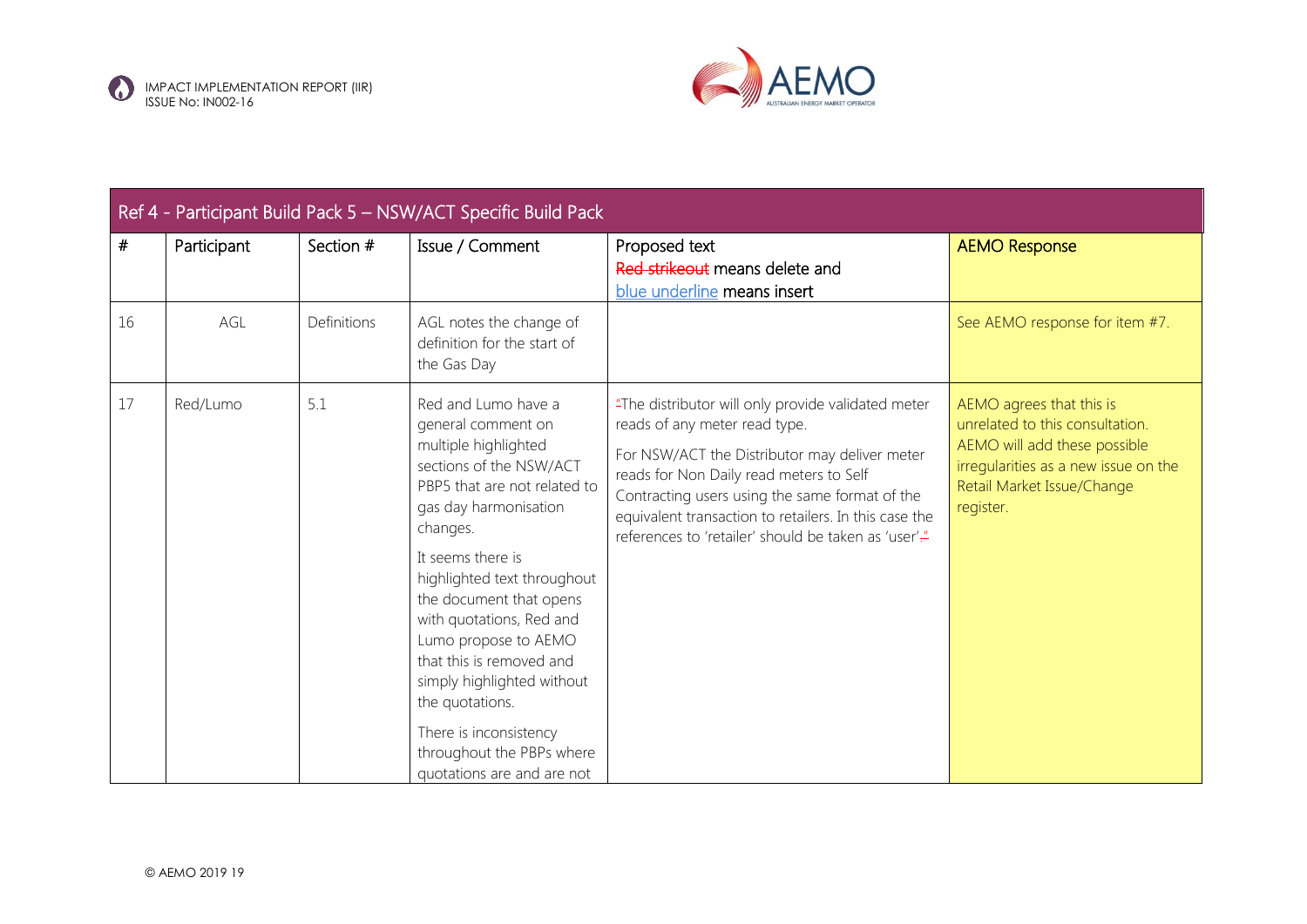



|    | <b>IJJUL INU. IINUUZ-TU</b> |                                          |                                                                                                                                                                                                                                                                                                                                           |                                                   |                                 |
|----|-----------------------------|------------------------------------------|-------------------------------------------------------------------------------------------------------------------------------------------------------------------------------------------------------------------------------------------------------------------------------------------------------------------------------------------|---------------------------------------------------|---------------------------------|
|    |                             |                                          | used in reference to the<br>highlighted text.<br>(The blue highlighted text<br>are all NSW/ACT<br>differences highlighted<br>throughout the PBP,<br>however, do not require<br>quotations)                                                                                                                                                |                                                   |                                 |
| 18 | Red/Lumo                    | 5.2, 5.6, 5.8,<br>5.12, 5.14,<br>5.17.2  | Further to comment above,<br>we have identified other<br>clauses throughout the<br>PBP5 where quotations are<br>used.<br>Note: Section 5.7, 5.10,<br>5.11, 5.13, 5.13.1, 5.14.1<br>does not use quotation<br>marks at the beginning or<br>end of text. This is<br>inconsistent with all other<br>clauses, we propose AEMO<br>remove them. |                                                   | See AEMO response for item #17. |
| 19 | Red/Lumo                    | 5.17.3, 5.17.4,<br>5.17.9 and<br>5.17.10 | Red and Lumo have<br>identified grammatical<br>corrections to the following<br>clauses throughout the<br>PBP5. Example to the right.<br>These changes are<br>unrelated to this PPC,<br>however, we propose<br>AEMO consider removing                                                                                                      | "The method of file delivery is FTP via the MIBB. | See AEMO response for item #17. |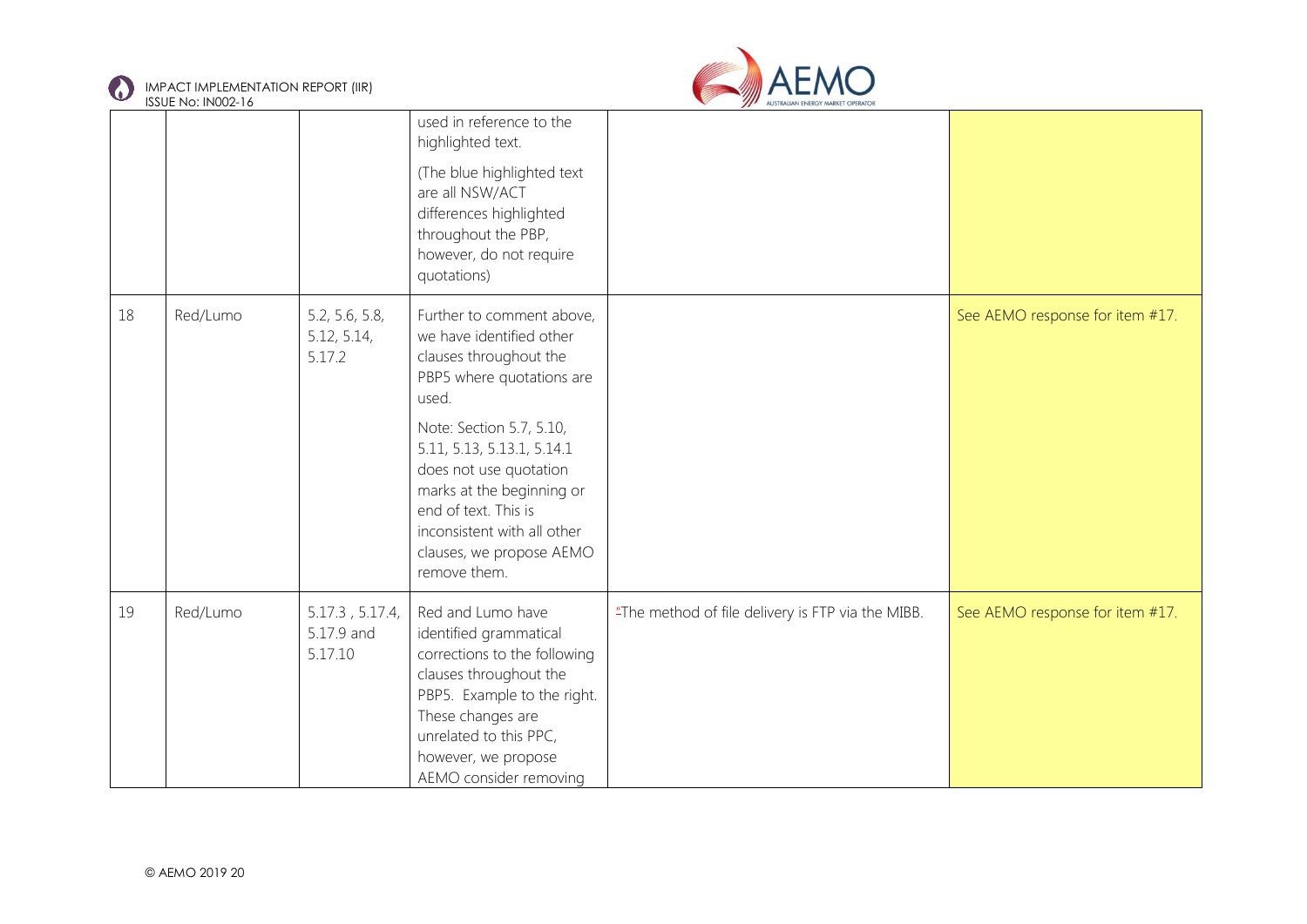



|     | 1990 L 190. II 900 L 1 1 0 |                    |                                                                                                                                                                                                                                                       |                                  |
|-----|----------------------------|--------------------|-------------------------------------------------------------------------------------------------------------------------------------------------------------------------------------------------------------------------------------------------------|----------------------------------|
|     |                            |                    | them as suggested in<br>comment 5.1.<br>Please let us know should<br>AEMO require a list of<br>other grammatical<br>amendments to be made.                                                                                                            |                                  |
| 20  | Jemena Gas<br>Networks     | 6.8.2              | No issues changing the<br>generation time of the<br>RFTSTTMPipelineAllocation<br>DataRpt report from 11:00<br>Daily10:30 Daily.                                                                                                                       | AEMO notes JGN comment<br>noted. |
| 20A | AEMO                       | 6.7.4 and<br>6.7.5 | For the reports<br>ERFTParticipantCLPandUAG<br>Notification and<br>ERFTMatchedAllocationsDa<br>taNotification, the trigger<br>time is currently 9:30am.<br>With the shift in the gas day<br>start time, these reports are<br>to be triggered a 9:00am | AEMO supports this change.       |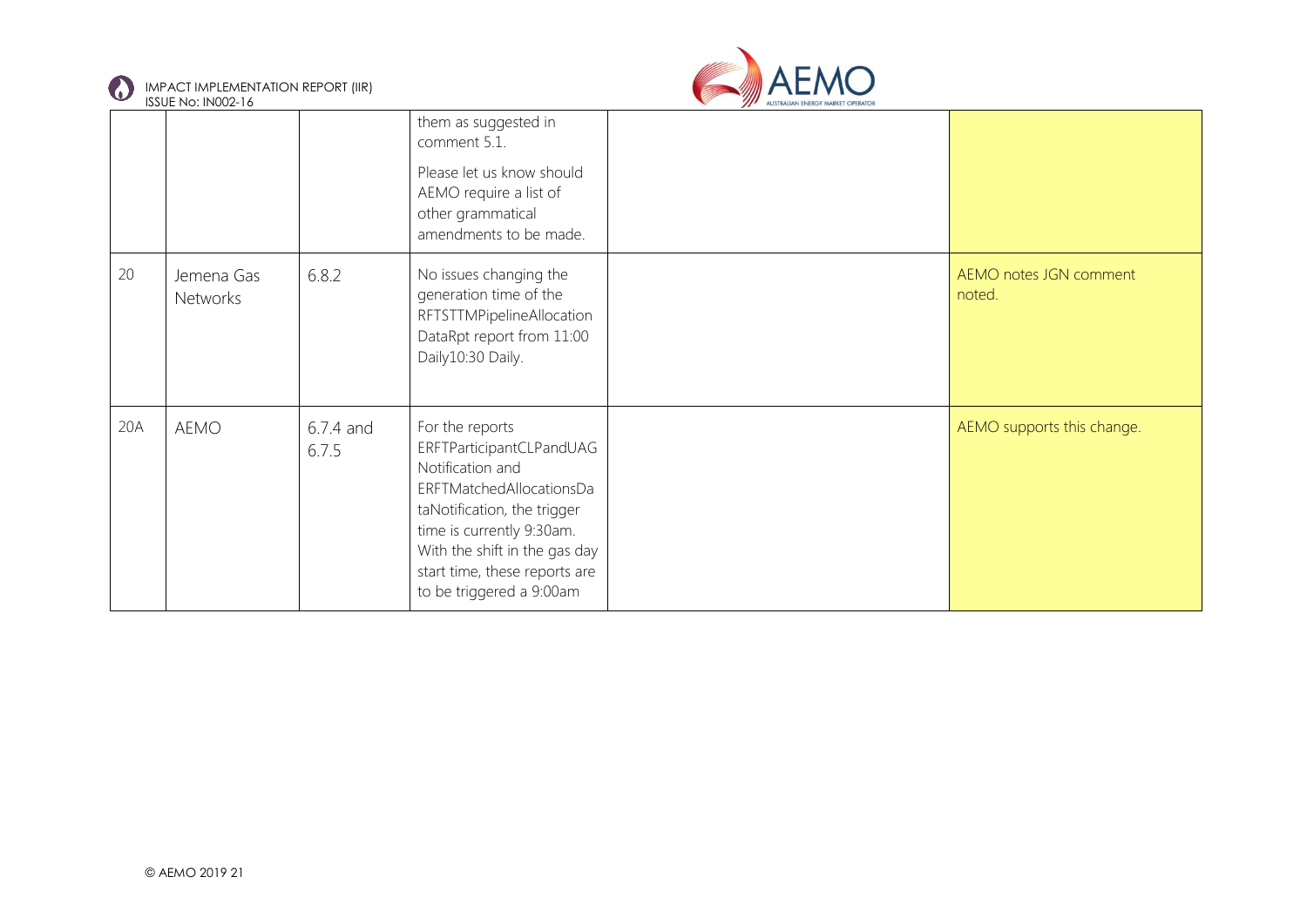



| Ref 5 - Retail Market Procedures (South Australia) |                           |                              |                                                                                                                                                                |                                                                                                                                                                                                                                                                                                                                                                                            |                                                          |
|----------------------------------------------------|---------------------------|------------------------------|----------------------------------------------------------------------------------------------------------------------------------------------------------------|--------------------------------------------------------------------------------------------------------------------------------------------------------------------------------------------------------------------------------------------------------------------------------------------------------------------------------------------------------------------------------------------|----------------------------------------------------------|
| #                                                  | Participant               | Clause $#$                   | Issue / Comment                                                                                                                                                | Proposed text<br>Red strikeout means delete and<br>blue underline means insert                                                                                                                                                                                                                                                                                                             | <b>AEMO Response</b>                                     |
| 21                                                 | Red/Lumo                  | 2                            | The reference to the Rules<br>is incorrect. Red and Lumo<br>have provided the correct<br>reference of the Rules to be<br>used in the definition of gas<br>day. | a period of 24 consecutive hours starting at<br>the same time as a standard gas day as<br>defined in Part 2620 of the Rules.                                                                                                                                                                                                                                                               | See AEMO response for item #6.                           |
| 22                                                 | AGL                       | Definitions                  | AGL notes the change of<br>definition for the start of<br>the Gas Day                                                                                          |                                                                                                                                                                                                                                                                                                                                                                                            | See AEMO response for item #7.                           |
| 23                                                 | APA for AGN and<br>Allgas | $152(1)$ (b)<br>152 $(3)(c)$ |                                                                                                                                                                | 152. Network operator to provide gate point<br>metering data to AEMO for each gate point                                                                                                                                                                                                                                                                                                   | AEMO does not support. See<br>AEMO response for item #4. |
|                                                    |                           |                              |                                                                                                                                                                | (1) Subject to clause 152(5) the network operator<br>must:                                                                                                                                                                                                                                                                                                                                 |                                                          |
|                                                    |                           |                              |                                                                                                                                                                | (a) subject to clause 152(4) aggregate the <i>physical</i><br>gate point metering data provided under clause<br>151(1), for each of the relevant gas days and for<br>each hour in each of the relevant gas days, in<br>each case across all physical gate points<br>associated with the sub-network (the aggregated<br>hourly and daily data being the "gate point<br>metering data"); and |                                                          |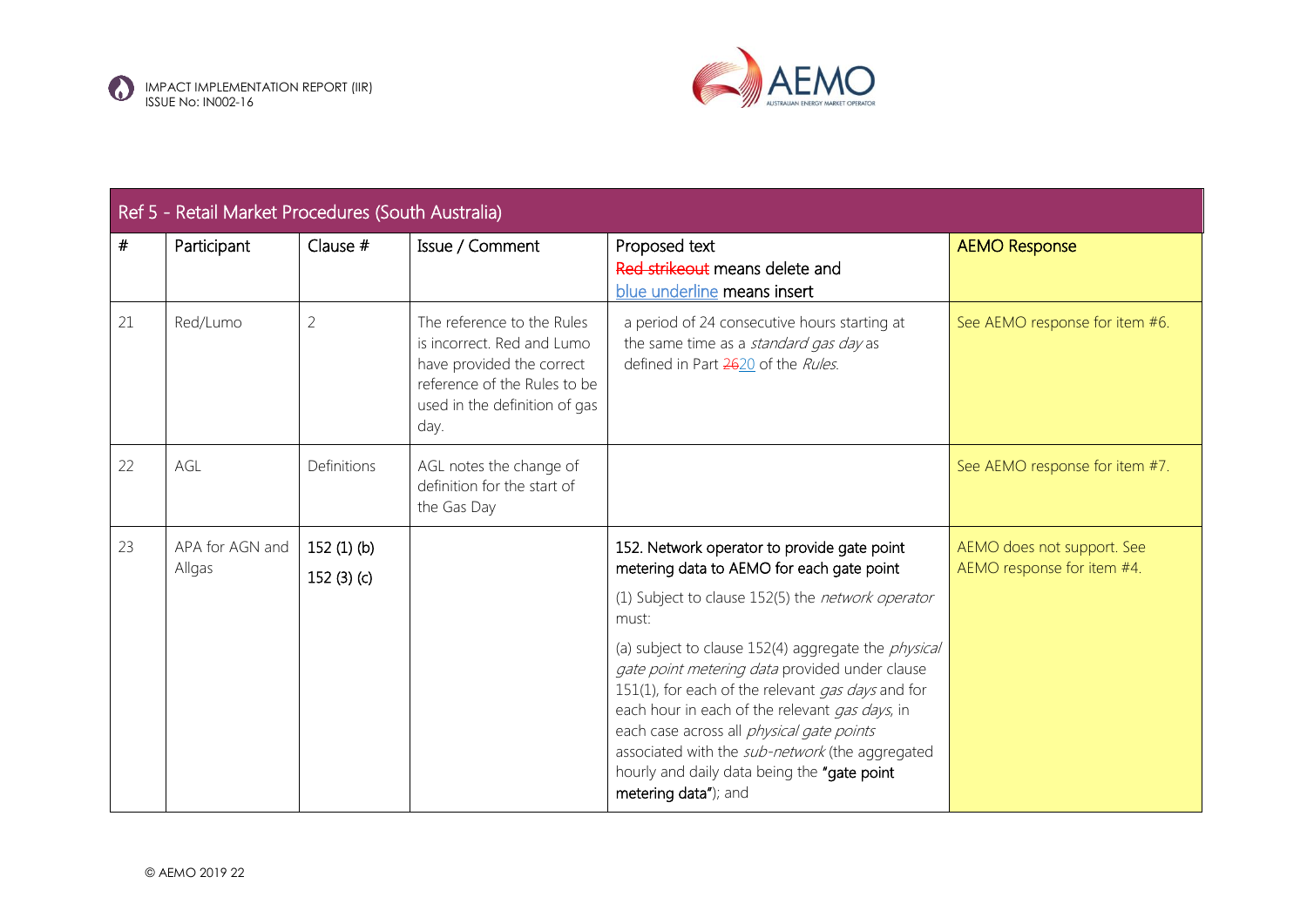



|    | <b>ISSUE No: IN002-16</b> |           | AUSTRALIAN ENERGY MARKET OPERATOR                                                                                                                                                                                                                                                               |                                                          |
|----|---------------------------|-----------|-------------------------------------------------------------------------------------------------------------------------------------------------------------------------------------------------------------------------------------------------------------------------------------------------|----------------------------------------------------------|
|    |                           |           | (b) provide to AEMO as soon as reasonably<br>practicable after receiving the <i>physical gate point</i><br>metering data from the pipeline operator under<br>clause $151(1)$ , but in any event, no later than $3.5$<br>4.5 hours after the end of the gas day the gate<br>point metering data. |                                                          |
|    |                           |           | 152. Network operator to provide gate point<br>metering data to AEMO for each gate point                                                                                                                                                                                                        |                                                          |
|    |                           |           | (3) If for any reason (including the operation of<br>clause 151(4)) the network operator does not<br>receive the physical gate point metering data<br>within the time specified in clause 151(1), then the<br>network operator must:                                                            |                                                          |
|    |                           |           | (a) as a reasonable and prudent person, estimate<br>the gate point metering data, for the gas day and<br>each hour in the gas day, for each gate point;                                                                                                                                         |                                                          |
|    |                           |           | (b) mark the estimated gate point metering data<br>as an estimate; and                                                                                                                                                                                                                          |                                                          |
|    |                           |           | (c) provide the estimate to AEMO within $3.54.5$<br>hours after the end of the gas day.                                                                                                                                                                                                         |                                                          |
| 24 | APA for AGN and<br>Allgas | 158(1)(b) | 158. Time for provision of metering data to<br>current users and AEMO - basic and interval<br>meters                                                                                                                                                                                            | AEMO does not support. See<br>AEMO response for item #4. |
|    |                           |           | (1) Subject to clauses 158(2) and 159, a network<br>operator must provide:                                                                                                                                                                                                                      |                                                          |
|    |                           |           | (a) to the user and AEMO (as the case may be)<br>the metering data for a basic-metered delivery<br>point $\square$ by 5.00pm on the business day after the                                                                                                                                      |                                                          |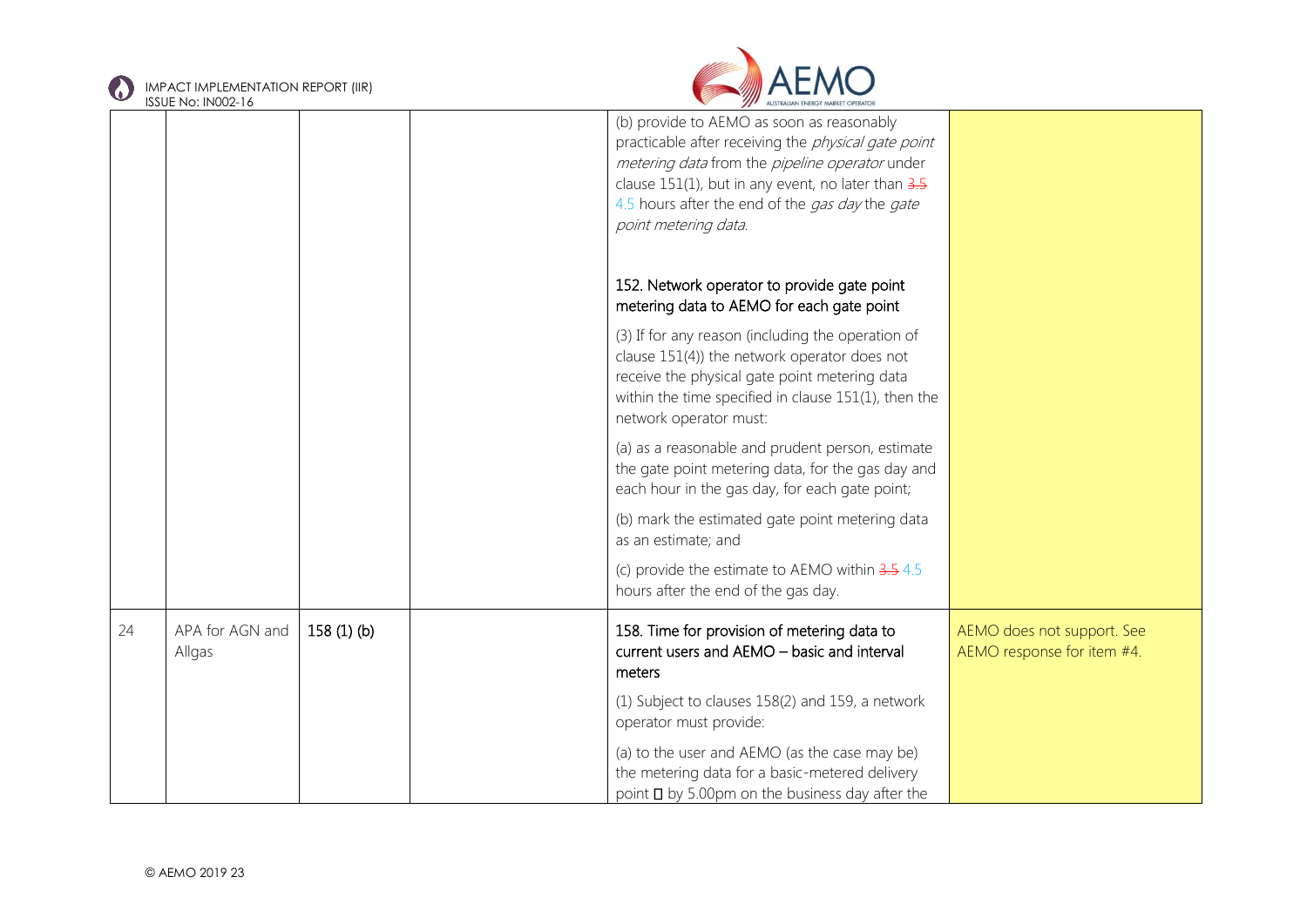



|    |                           |        | network operator receives the meter reading data<br>(under clause 143 or as a result of a special meter<br>reading under clause 147); and                                                                                                                                                                                                                                                                                         |                                                          |
|----|---------------------------|--------|-----------------------------------------------------------------------------------------------------------------------------------------------------------------------------------------------------------------------------------------------------------------------------------------------------------------------------------------------------------------------------------------------------------------------------------|----------------------------------------------------------|
|    |                           |        | (b) to the user and AEMO (as the case may be)<br>the metering data for an interval-metered<br>delivery point $\Box$ within 3.5 4.5 hours after the end<br>of the gas day to which the meter reading relates.                                                                                                                                                                                                                      |                                                          |
| 25 | APA for AGN and<br>Allgas | 189(2) | 189. Revised allocation instructions<br>(1) A user may from time to time give AEMO a<br>revised allocation instruction for a gas day.<br>(2) Subject to clause 189(3), a revised allocation<br>instruction given under clause 189(1) may be<br>given at any time up to $3.5$ 4.5 hours after the<br>end of a gas day to which it applies.                                                                                         | AEMO does not support. See<br>AEMO response for item #4. |
| 26 | APA for AGN and<br>Allgas | 229(1) | 229. Estimate of unaccounted for gas<br>(1) For each sub-network for each gas day, within<br>3.5 4.5 hours after the end of the gas day, the<br>network operator must advise AEMO of its<br>estimate of UAFG (which may later be revised<br>under clause 223(2)) ("EUAFG"), the name of each<br>user who is a supplier of UAFG for the sub-<br>network and the quantity of the UAFG estimated<br>to be supplied by each supplier. | AEMO does not support. See<br>AEMO response for item #4. |
| 27 | APA for AGN and<br>Allgas | 151(1) | 151. Pipeline operators to provide physical gate<br>point metering data<br>(1) Subject to clause 151(4), for each physical gate<br>point for each gas day, the pipeline operator<br>must provide to the network operator as soon as<br>reasonably practicable after the end of the gas                                                                                                                                            | AEMO does not support. See<br>AEMO response for item #4. |